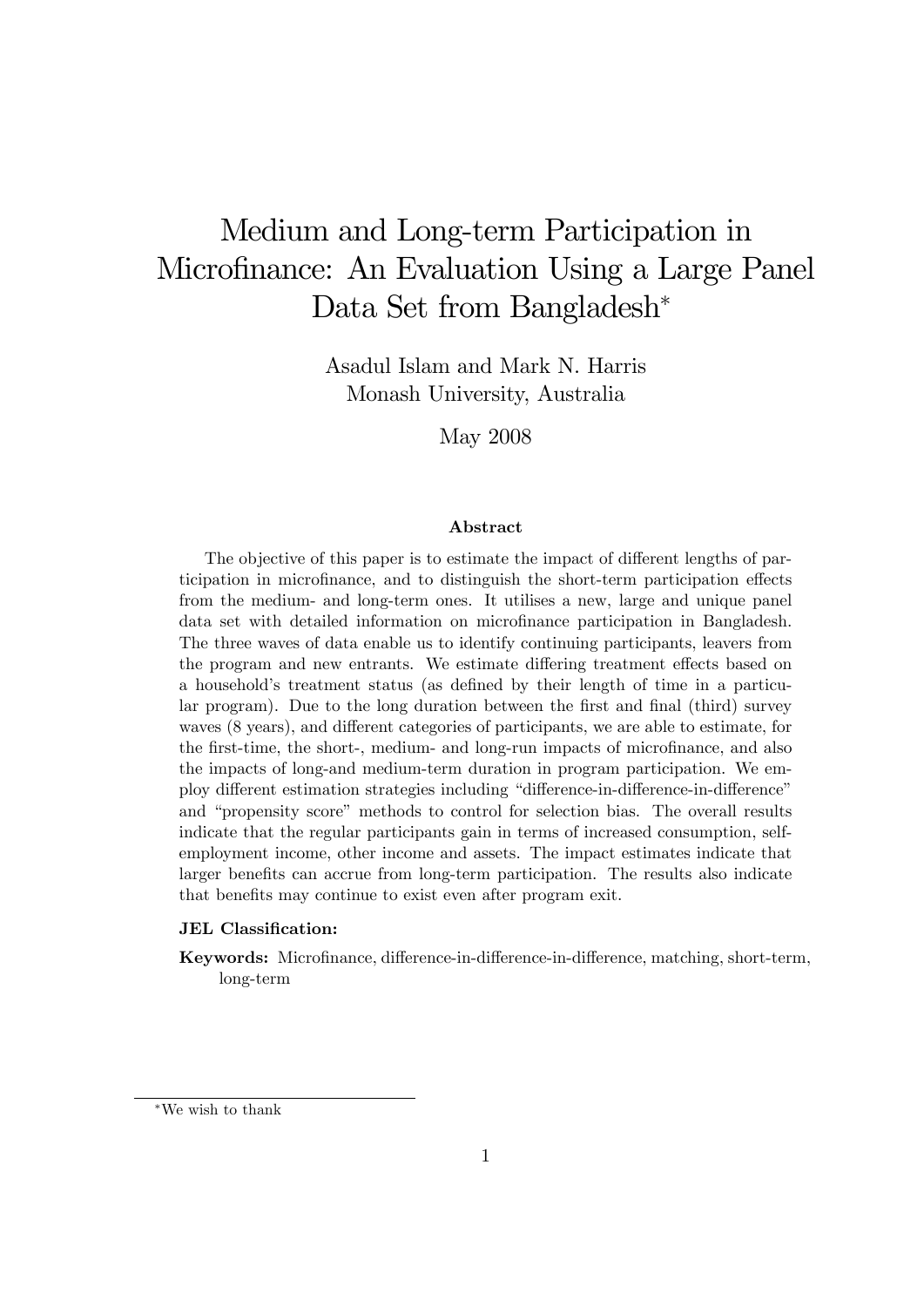# 1 Introduction:

Over the past two decades microfinance has become an important tool for poverty reduction. In Bangladesh in particular, it has gained tremendous international attention for its focus on women borrowers and providing collateral-free loans to them. A substantial proportion of the low-income families of the many developing countries are now served by the microfinance. The number of people who received credit from microfinance institutions (MFIs) reached 113.3 million in 2005. Coverage is particularly impressive in Bangladesh, where the modern microfinance system was born, and in 2005 microfinance reached more than 60 percent of the poor (World Bank 2007). Though there are a large number of microcredit schemes in operation around the word, there is currently no evidence about the medium- and long-term benefits of participating in a microfinance program. The impact evaluation of microfinance has thus far concentrated on measuring the short-term impacts which are mostly based on cross-section data (see, for example, Pitt and Khandker 1998; Coleman 1999; Kaboski and Townsend 2005; Islam 2007; Karlan and Zinman 2008).<sup>1</sup>

The objective of this paper is to measure the impact of different lengths of participation in microfinance, and to distinguish between the short-term participation effects from the medium- and long-run ones. We also estimate long-run program impacts using the followup survey of households who left the program but who were retained in the sample.<sup>2</sup> Extrapolating short-run estimates of social program impacts to the longer run can be misleading, especially with regard to microfinance programs. That is, the impact of microÖnance is likely to vary with the length of program participation. It could be that the larger impact is realized in the short-run if there are increasing returns to capital in

 $1$ Pitt and Khandker (1998) find that microfinance significantly increases consumption expenditure, reduces poverty, and increases non-land asset. They use land-based eligibility criterion as the instument for program participation.The results, however, have raised methodological issue. For example, Morduch (1998), using the same dataset but different estimation strategy (difference-in-difference approach), finds that microcredit has insignificant or even negative effects on the same measures of outcomes as Pitt and Khandker examine. Khandker (2005), using a subsequent round data, finds results much more muted than the initial results based only on the cross-section data. McKernan (2002), using the same methodology as that of Pitt and Khandker, finds a large positive effects of participation on self-employment profits. Islam  $(2007)$  finds microfinance helps to increase consumption for those who are poorer, however, the effect is not that much significant. In case of Thailand, Coleman (1999) finds that average program impact is insigniÖcant on physical assets, savings, labor time, expenditure on education and health care. Kaboski and Townsend (2005) find only institutions with good policies can promote asset growth, consumption smoothing in Thailand but not the others. They find no measurable impacts of joint liability or repayment frequency. Karlan and Zinman (2008) examines the impact of expanding access to consumer credit using a data gathered from field experiment in South Africa. The results from household surveys following 6-12 months of the experiment indicate significant and positive effects on income, food consumption, and job retention.

<sup>&</sup>lt;sup>2</sup>We abuse the the words "term" and "run" and differentiate between them. When we consider impact estimates of "leavers" from the program, the resulting estimates are called as medium or long- "run" depending on the length of post- participation, while the corresponding estimates for continuing participants are called "term".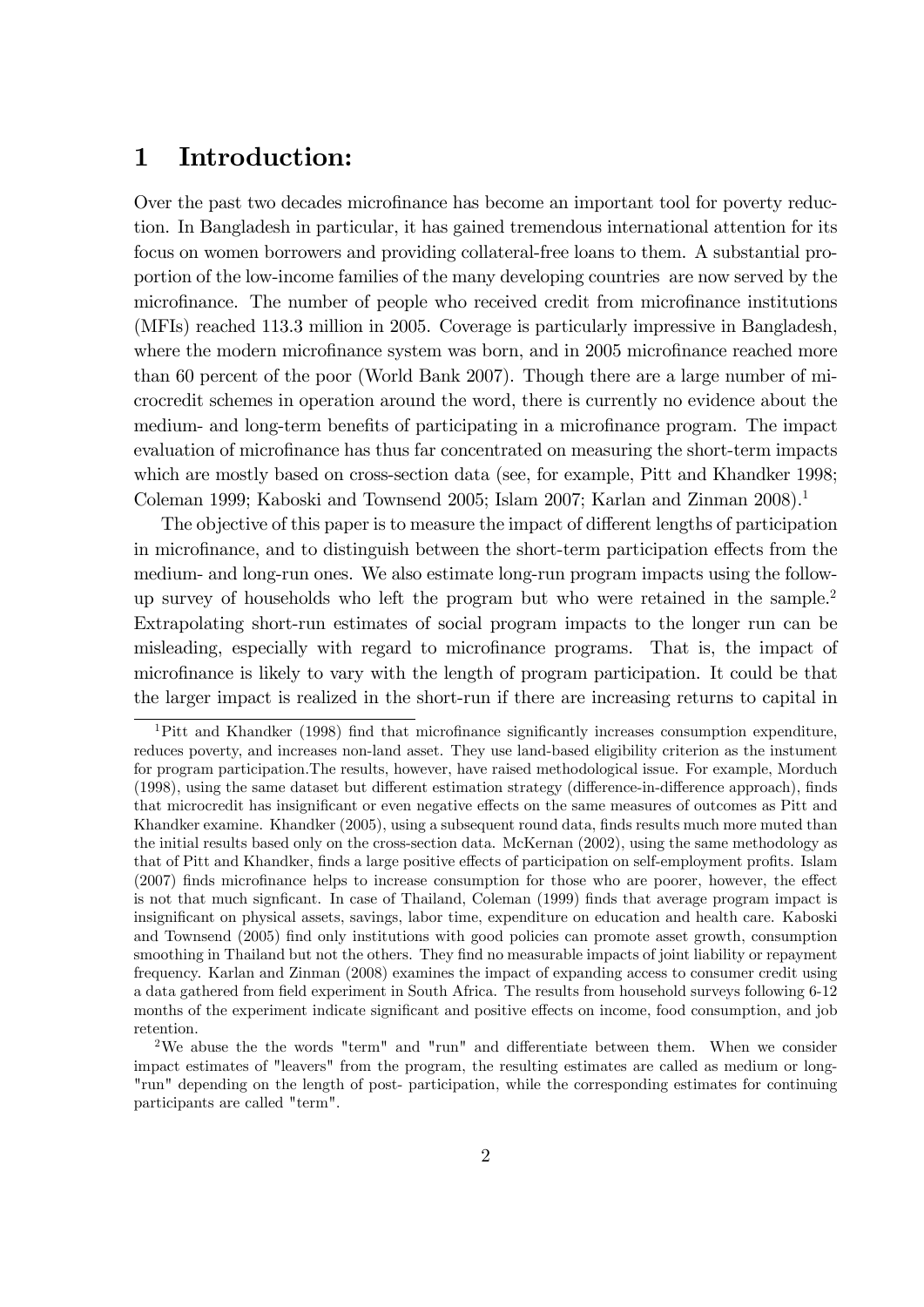household enterprises. On the other hand, many households may not obtain the potential return of their investment until they invest sufficient sums of money. Typically, it takes a member several years to obtain larger loan amounts from a MFI since bigger loans are usually only sanctioned once borrowers have established a trustworthy reputation with the MFI (by a favorable track record on previous loan servicing). Thus, differing investments will have differing time horizons in their returns' profile. So, results from solely short-term evaluations are likely to bias overall estimates of program participation. This suggests a need to evaluate program effects over a longer time horizon.

The recent availability of eight-year follow-up data offers an opportunity to explore important questions about microfinance program impacts. We use a completely new survey of three waves of a panel data set of treatment and control groups of microfinance households collected for a longer term periods, data that was not previously available. We track households over time in each village, including their transitions from participating (non-participating) to non-participating (participating) status. The survey encompasses about 3000 households from 91 villages and covers 13 different sizes of MFIs in Bangladesh. We exploit the data for the control groups to implement tests of some of the assumptions that justify the use of non-experimental methods. The survey encompasses household, village and organizational level data collected in 1997/1998, 1999/2000, and 2004/05. This is the largest comprehensive panel data set on microfinance households studied so far. We evaluate the impact on self-employment income, other income, food and non-food consumption expenditure and assets.

We consider a variety of approaches to estimate the program impact on participants. Estimates obtained from using different methods often yield different parameters of interests, and hence are interpreted accordingly. In the estimation strategy, we first employ different panel data models: fixed effects and random growth models. Then, we consider a simple difference-in-difference  $(DD)$  approach. However, the  $DD$  method cannot solve the problem when the subsequent outcome changes are a function of initial conditions that also influence participation. So, we combine the DD approach with the propensity score matching method of Rosenbaum and Rubin (1983) where both treatment and control groups are matched based on observable initial characteristics. So, our methods allow us to control for time-invariant observable and unobservable household and village characteristics, and minimize the differences in the distribution of participating households and their comparisons.

However, the above methods work well if we have a baseline information for both groups. In the absence of pre-program baseline data, estimating a "treatment on the treated"  $(TT)$  effect requires further identifying assumptions. Fortunately, with the availability of three waves of data, we can estimate the TT parameter under less restrictive identifying assumptions. In addition, the targeting of the program based on a land-based eligibility criterion does allow for refining the sample, and to use a different evaluation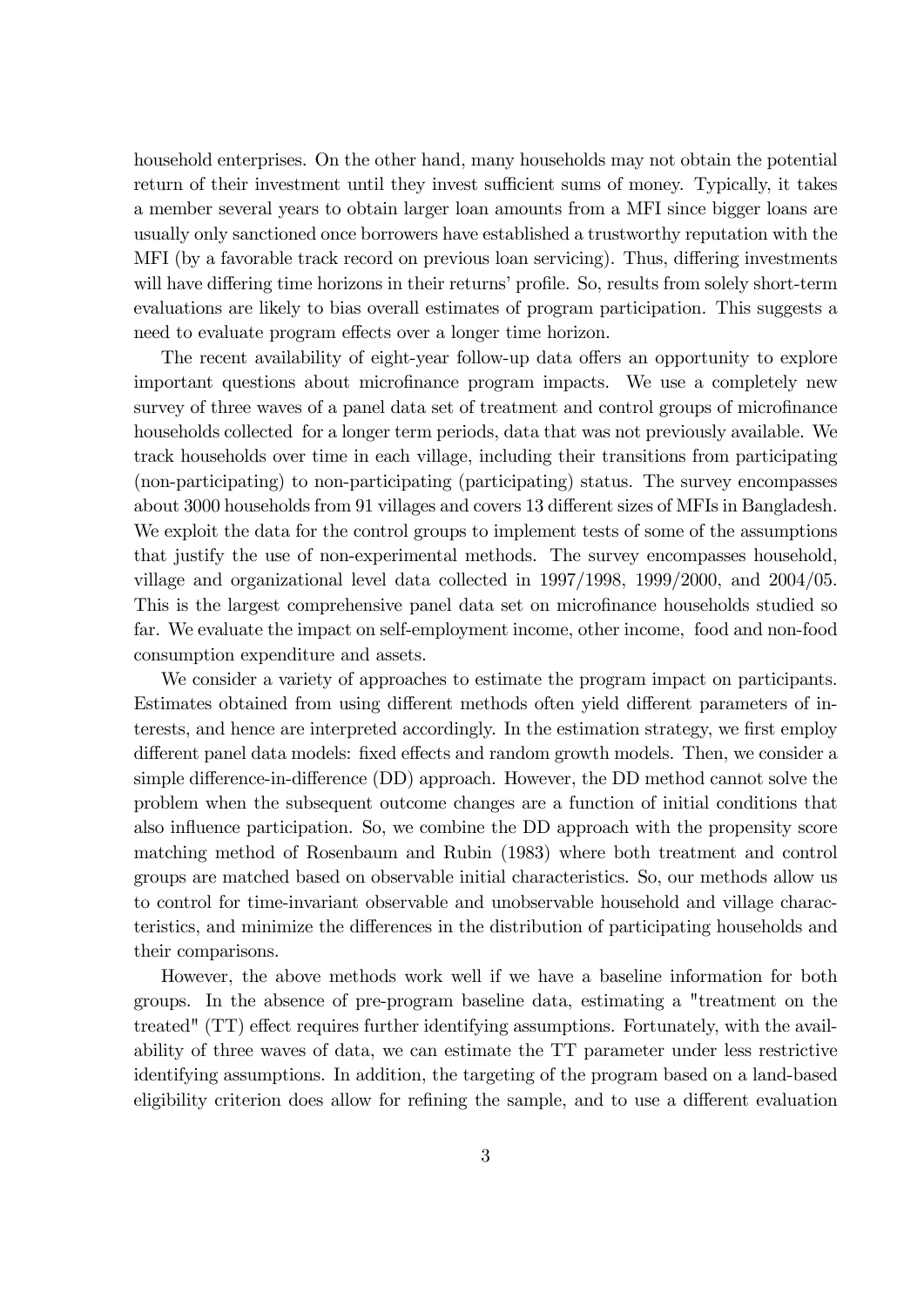method than those used so far for microfinance program evaluation. It appears that the Difference-in-Difference-in-Difference (DDD) estimator, in our context, consistently identifies the mean gain in program participation for different time periods. The idea for using DDD to estimate program impacts on different groups of borrowers are as follows. The microfinance in Bangladesh is targeted at households who are eligible (although not strictly enforced). There are both eligible and non-eligible households in program and control villages. So, we can estimate the impact of microfinance on those targeted (eligible participant) by using DDD: difference-in-difference (DD) estimates for eligible minus DD estimates for ineligibles.

An ideal evaluation would be all participants observed in the first round would remain in the program throughout, and no control household received the treatment. However, some treated households dropped-out from, and some control household participated into, the program. So, if we treat initial participants and comparison groups as treated and non-treated, program-control differential would likely to be underestimated. Because of the presence of participation data in subsequent periods, we are able to examine whether controls actually participated in the program, or whether participants dropped-out from the program. We are also able to identify the change in participation status between two points of observation since we have year-to-year information on participation data. Many households who were members of microfinance in 1997/1998 left the program, while some non-participants in that period joined later. So, we are able to identify new participants, and permanent "leavers" from the microfinance program, and can estimate the impacts considering different lengths of membership in microfinance. The data allow us, using our DDD approach, to distinguish impacts of short-term and long-term program participation.

We also estimate if the benefits received by the participants last long after leaving the program using our household survey of program drop-outs. We track participants up to eight years following their end in participation in microfinance program. We have the baseline information for the households who joined the program after the first round of the survey, and can evaluate impacts for them using pre-program level information. We also know households who continue their participation for at least eight years. So, we obtain the income estimates of the long-term participation in programs based on eight years of continuing participation in program by treatment group and a corresponding eight years non-participation in program by control group. Similarly, long-run impacts are identified by comparing households who dropped-out after the first round of survey with the matched households who did not participate at all. Estimates obtained for other leavers and newcomers are also interpreted accordingly, depending on their length of exposure to the programs.

We argue that the concern regarding the timing of participation by households, and staying or leaving programs are not important with our panel dataset. In particular, we combine matching and DDD approach is to substantiate our claim. Such a long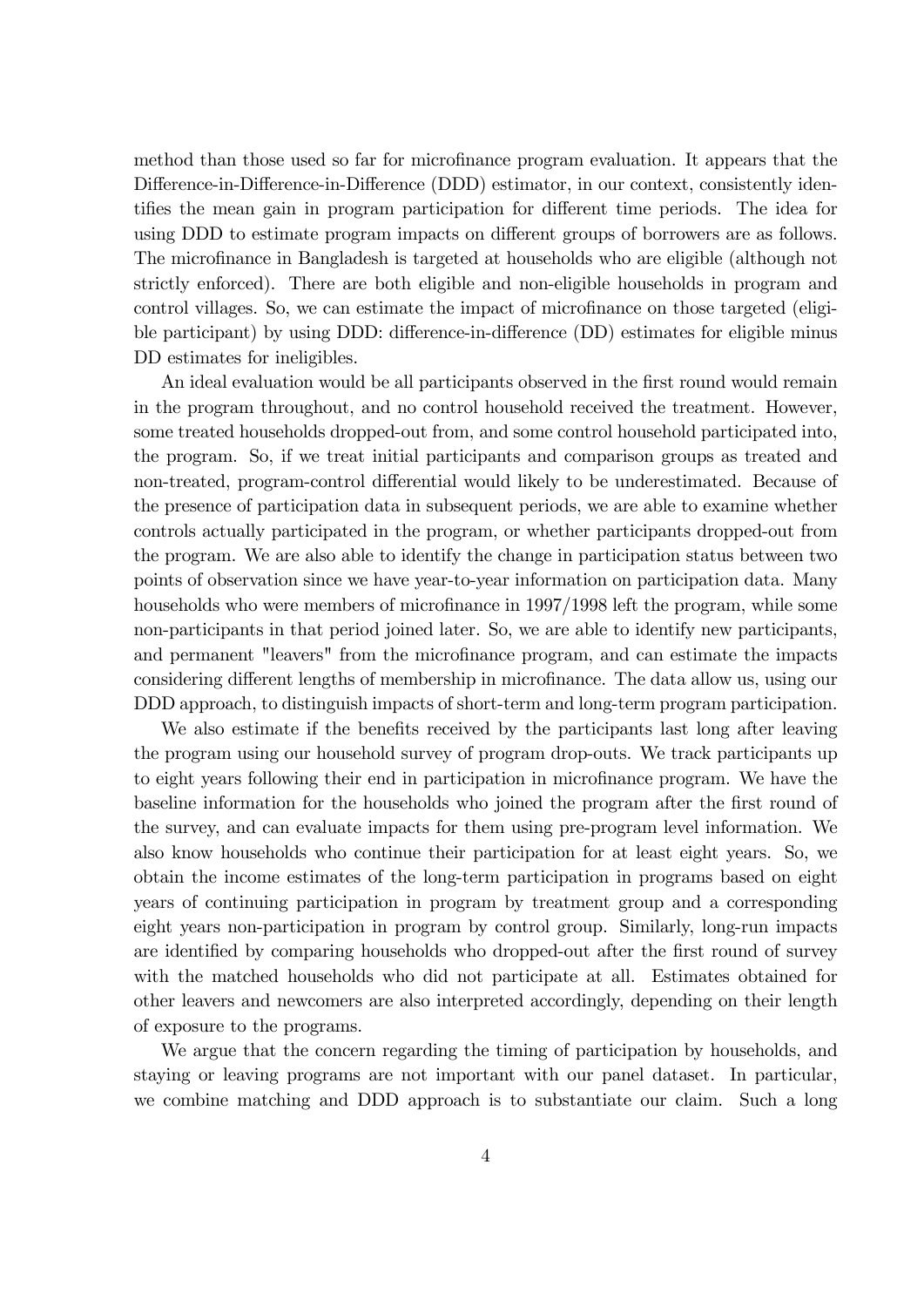continuing and post-program outcome measures is unprecedented in the microÖnance program evaluation, possibly unique to a program evaluation in a developing country. Our approach to estimate different term program impacts appears to be a significant contribution to the literature, as it rests on observations rather than extrapolation.

### 2 The Survey and the Data:

The paper uses three waves of household panel data of treated and control groups of microcredit households from Bangladesh, covering the period 1997/1998 to 2004/05.<sup>3</sup> Unlike the first two waves of the survey that were conducted in  $1997/98$  and  $1999/2000$ , the third round was undertaken at a five year interval in  $2004/05$ . All surveys took place during December-March period. The survey encompasses 91 villages in 23 sub-districts of 13 out of total 64 districts in Bangladesh. The Örst survey was administered after a census of all households in the 91 villages during October 1997. The survey was conducted so as to get a representative sample of microfinance households which could reflect the overall microcredit operations in Bangladesh. The participating households were drawn from 13 different sizes of MFIs (so as to be representative of MFIs in Bangladesh), each from separate districts. All these MFI are member of PKSF.<sup>4</sup> These MFIs have similar types of program activities and provide loans like Grameen. Most of the clients in our sample are women, and credit is not offered to a mix group of men and women together. Villages that have a women group do not have a men group. Of the 13 selected MFIs, two were deliberately chosen from the large category. The survey was designed initially to have two control villages and six programme villages from each of the areas where microÖnance was operating. However, since enough control villages could not be found in all areas, only a total of eleven control villages could be included in the Örst round. Subsequent round of survey reveal that some of the control villages turned into program villages, and in the final round of survey there were only eight control villages.<sup>5</sup> Because of the absence of required number of control villages, nonparticipants from the program villages were also surveyed based on the observable characteristics including considering the eligibility criterion set by the MFI. The household data set is a stratified, clustered,

<sup>3</sup>The data was collected by BIDS for Bangladesh Rural Employment Support Foundation with the help of financial assistance from World Bank. The first author was involved in the fourth round of data collection, monitoring and report writing.

<sup>4</sup>PKSF stands for Palli Karma-Sahayak Foundation (PKSF), means Rural Employment Support Foundation. PKSF, established in May 1990, works as an organization for MFIs. The micro-lending community regards it as a regulatory agency and it exercises it authority over the MFIs. PKSF mobilizes funds from a wide variety of sources (such as World Bank, Government of Bangladesh, foreign governments, other international donors and lending agencies) and provides these funds to its members for lending as microcredit.

<sup>&</sup>lt;sup>5</sup>Khandker (2005) also highlights the limitation of getting the control villages in his survey data. He finds that the villages that were controls in 1991-92 in his survey, all became program villages by 1997-98.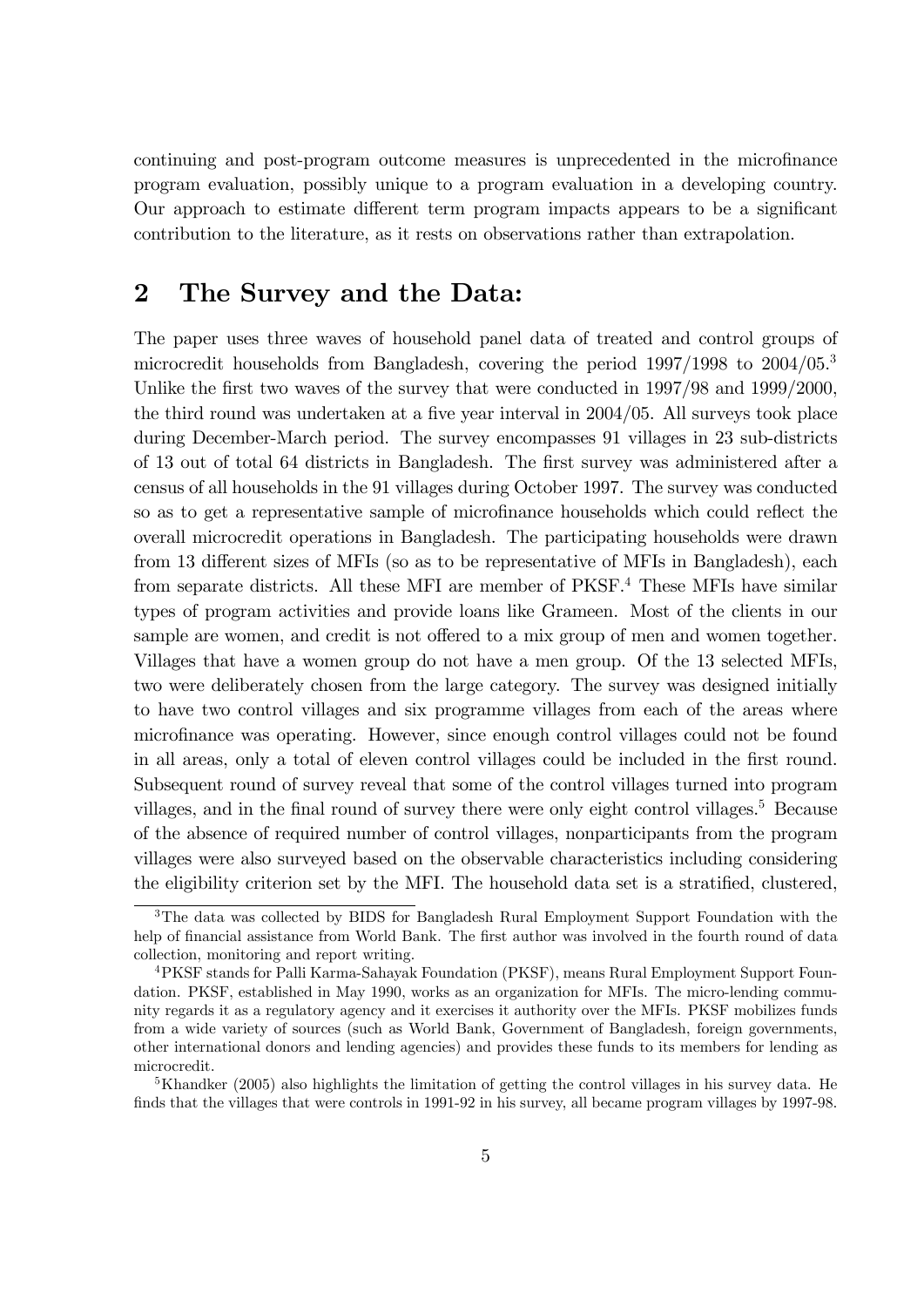random sample (see Islam 2007 for more details).

The first and second waves consisted of 3026 and 2939 households, respectively; the final one 2729 households (from the same number of villages). So, the attrition rate is low: less than about 3.3 percent on average in each round of survey, and about 1.2 percent per year.<sup>6</sup> . We study a balanced panel of 2694 households as some of the outcome variables are missing for 35 households. The survey has different modules for household socio-economic condition, microfinance participation, village level information, MFI level information.

The data is comprehensive and covers information on all major socio-economic conditions of households. There is detailed household demographic information, including: income (from different sources and categories); possession, ownership, sales and purchases of all assets; expenditure on food and non-food items; and so on. It also importantly, records data on loan use, purpose of getting loan, amount borrowed, duration of the membership, amount of loan to be repaid, defaulting of loan and if so for what reasons. The village level information is quite rich and it goes back to the pre-program level different characteristics at the village level. The descriptive statistics of key demogrpahic and loan variables are given in Appendix Table A1.

Observation units have not remained stable during the time period of the panel. Many of the participants dropped out of the program after one or more years, and some of the control households were found to be participants in the subsequent waves. However, dropouts and newcomers were also interviewed during each survey. Split-up of original units also took place due to demographic transition. We find 116 households split-up during the second round of survey, while there are 184 split-up households in the third round of survey. The split-up is not a major issue, as there are very few migration outside the own village or area. The survey followed the split-up households who were also re-interviewed, and we merged the split-up households to form a single household.

The sample households can be classified into three broad categories:

- 1. regular (continuing) participants  $-$  participants in any MFI program in all four [3?] waves;
- 2. non-participants  $\overline{\phantom{a}}$  did not participate in any MFI program (control group); and
- 3. occasional participants found to be participants one/two round of survey but not in all three waves.

We divide the occasional participants into the following categories:

 $6$ There was another round of survey in between the first two rounds. The outcome measures for this round is not comprehensive as is in other three rounds [MEANING?]. However, we do have information on participation status, and in defining the different status of participation in program, we also take into account household's participation status in that round. We have year-to-year information about household participation status for other years when there was no survey.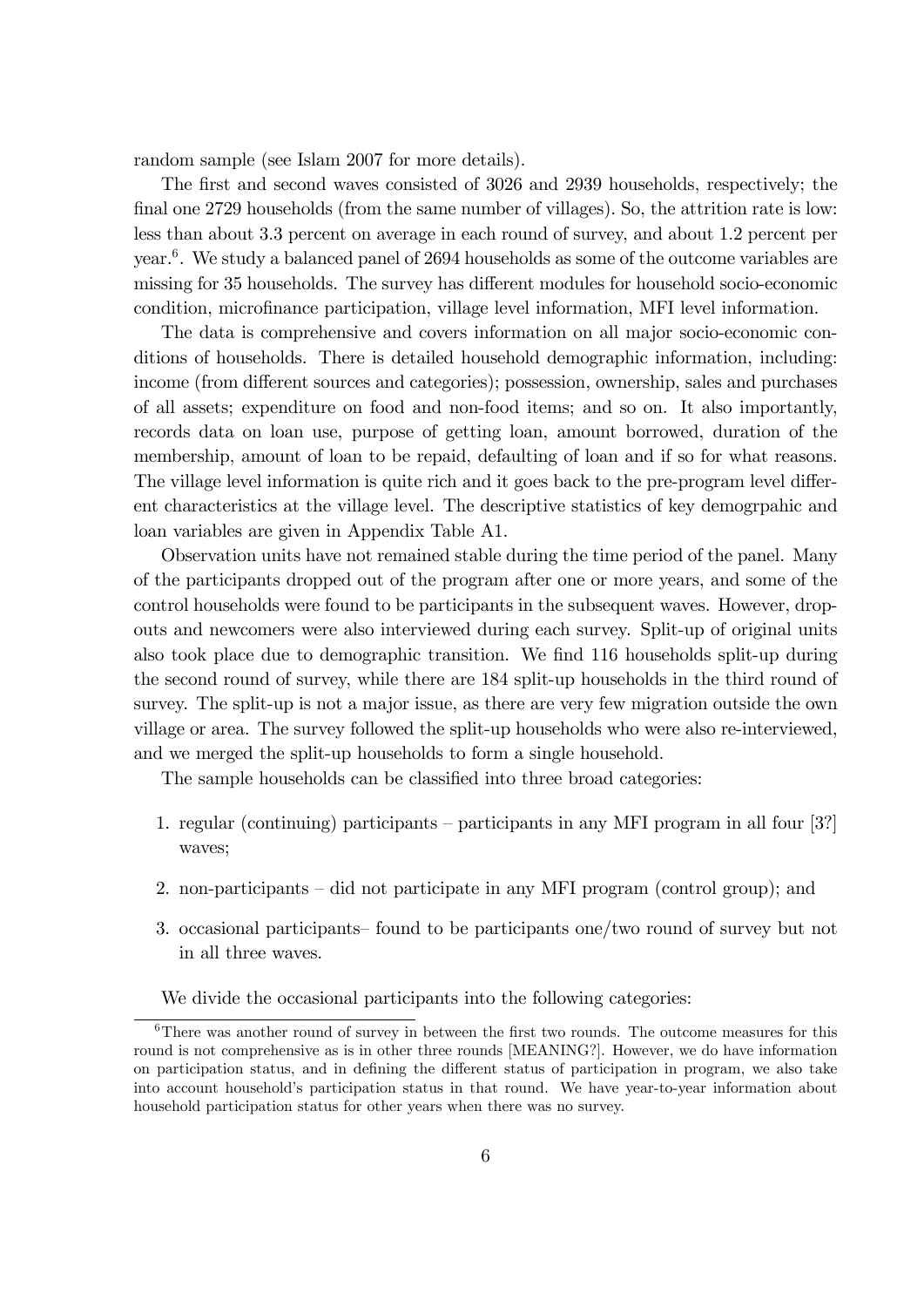(i) Long-term drop-outs (leavers1)– participated in the first round, dropped out by the second round and did not participated since then in any other program;

 $(iii)$  Medium-term drop-outs (leavers2)-participated in the first two waves, but dropped out later and did not participate since then

(iii) New participants (newcomers1)– did not participate in the first round, but participated in the next two waves

 $(iv)$  Most recent participants (newcomer) non-participant in the first two waves and turned into a participant in the third round

(v) Other- the residual category of the occasional participants.

We do not consider the last category as there are very few observation in each of the subcategory of "other" group (also they are not interesting for our parameter estimation). Of the 1592 participants surveyed in our panel, 47.2 percent are the regular participants, 11.3 percent or 180 are long-term drop-outs, 352 dropped out after second round of survey. On the other hand, there are 144 households who were in control group but participated after the first round of survey while 76 participated after the second round of survey. There are 723 households who never participated in any round. For our analysis, we never consider a household, either eligible or not, as control if a it ever (during or before the study period) receives microcredit from any MFI. Total credit borrowed by different participating group differs, largely depending on their length of participation. The average microcredit borrowed by participants in each round are taka 7427, 10616, and 11682 for each three round, respectively.

### 2.1 Attrition

Even though the attrition rate from the survey is significantly low compared to many other panel data set from developing countries, we examine whether there is any attrition bias. Attrition bias arises if the variables that affect the probability of attrition have a nonzero correlation with the error term of an outcome equation with a sample that has been reduced by attrition. The sample comparison of means of demographic and other socioeconomic variables reveal that the attritors are not different from those of stayers. There are 184 attritors from non-participant households and 147 from participating households in all three waves. So, the attrition rate is higher among the non-participants, as expected. However, a look at the comparison of means of attritors by their participation status in the first round reveal no statistically significant difference between participants and non-participants (see Table 9). In results not reported here we reject the hypothesis of the equality of the two distributions for any demographic variables using Kolmogorov-Smirnov test. In the spirit of Fitzgerald, Gottschalk and Moffit (1998) we began with an explanation of the correlates of attrition in our survey. We estimate a probit model of overall attrition, and attrition by participating status in the Örst round using lag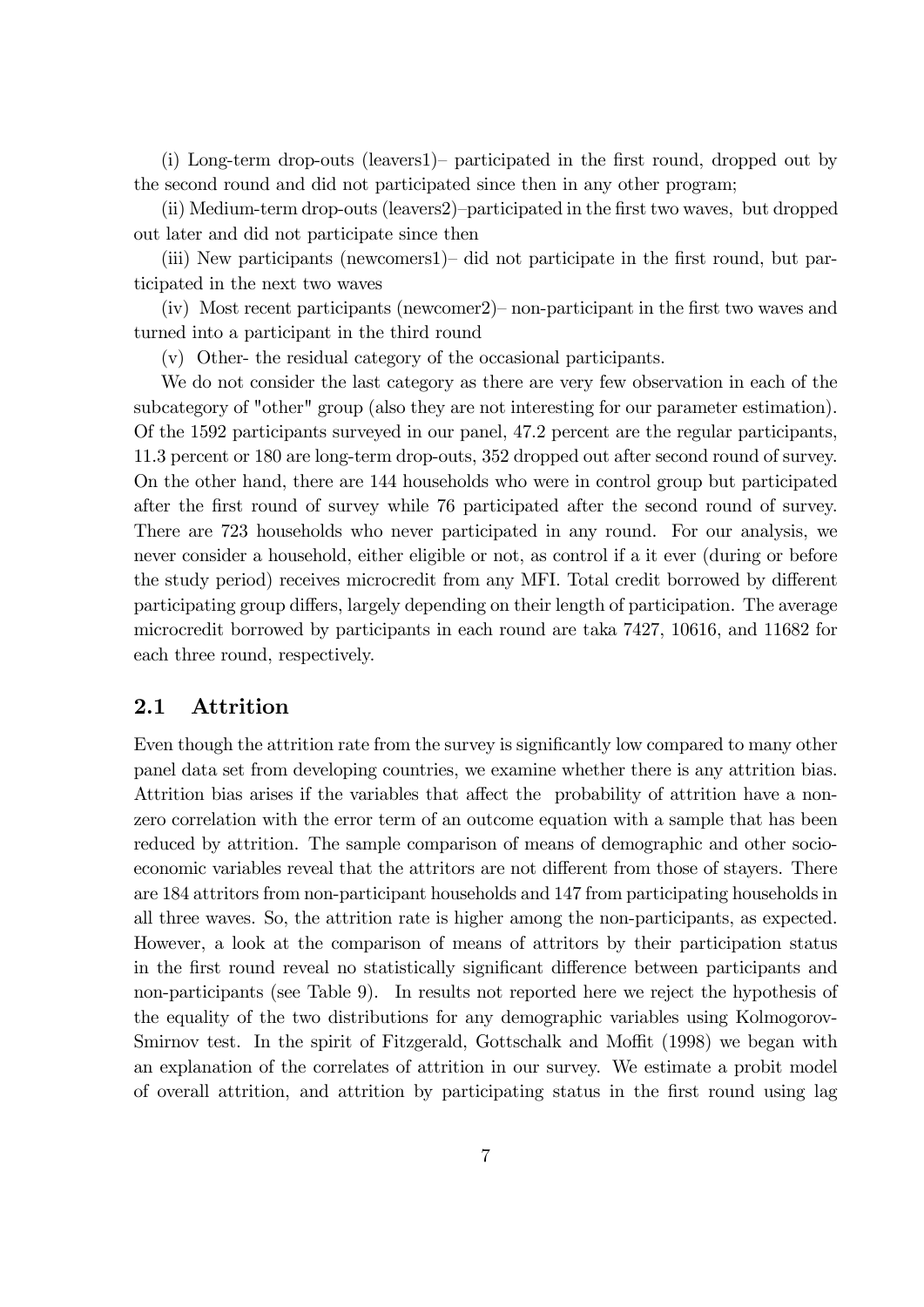demographic variable for current round's attrition. A statistical test is performed to test the equality of the regression coefficients for stayers and for attritors. We did not find any significant differences in the covariates that have a very strong correlation with future nonresponse. The full set of attrition results are available from the authors upon request.<sup>7</sup> The evidence is that the selection bias that is due to attrition is not a problem in our case. Moreover, we employ estimation strategy which can resolve many of the potential bias (including attrition bias) that is due to unobservable.<sup>8</sup>

### 2.2 Outcomes of Interest

The key outcome of interest are household income and consumption [REFS?]. The data reveal incomes from a wide range of sources. We are more interested in self-employment incomes since microcredit programs are more likely to increase the self-employment activities. For example, borrowers also use credit to purchase capital to enhance selfemployment productivity. We define self-employment income as the sum of proceeds from all of the household's self-employment activities minus operating expense (excluding the value of household's own labor). However, not all borrowers invest their money in self-employment activities, and microcredit organizations do not strictly enforce the activities, and many organizations provide loans for both farming and off-farm activity. Therefore, we also estimate the treatment effect on "other income", much of which comes from some form of productive activity (households may buy a cow for agricultural activity or as an investment). Moreover, there is substitutability between capital  $-$  households borrowing from MFI can transfer their own assets and savings to different other activities, and hence pave the way to invest in a multiple and diversified projects.

Even though we have detail information about different sources of income in different time periods and income earned by different household members, income may still produce "noisy" data. This concern is more relevant in a developing country setting. Poor households in Bangladesh spend more than 70 percent of their income on food purposes. Most people who receive microcredit are poor, and we should expect the impact of microcredit should show up in additional purchases or food consumption. We have information about 200 commodities consumed by a household for a given period prior to each round of survey. For each food item, households were asked about the amounts they had consumed

<sup>7</sup>Studies that use longitudinal data from both developed (see Journal of Human Resources 1998 spring issue) and developing country (Thomas, Frankenberg and Smith (2001) for IFLS data; Falaris (2003) for LSMS data from Peru, Cote d'Ivoire and Vietnam) find that even if demographic variables for attritors and stayers are different, and there are selective mechanism working for attrition, the effects of attrition on parameter estimates are mild or non-existent.

<sup>8</sup>We also experiment with the most common approach of taking account of attrition bias into our regression estimation in the next section. We give weight to each observation by the inverse of the probability of staying in the sample, and carry out our estimation. The results are similar with or without weighting.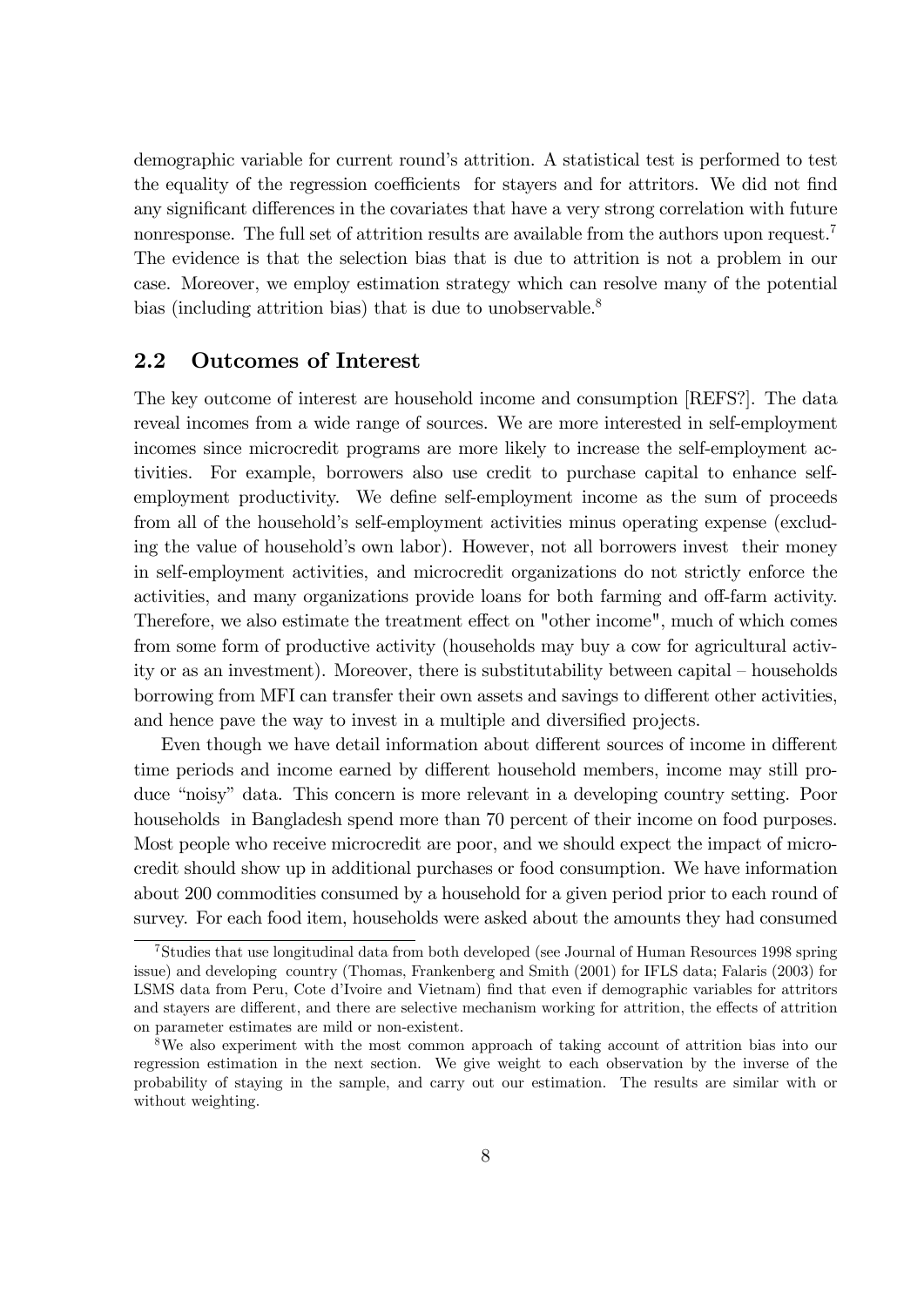out of purchases, out of own production and from other sources in the reference period. The reference period for the food item differ depending on the type of food consumed by rural households. Some foods (e.g., beef, chicken) are consumed occasionally, while others are more frequent (rice, lentil etc.). We aggregate all consumption and verify the value using the prices of the food item collected from local shopkeepers and groceries.

We also include non-food expenditure as an outcome of interest. Together with food expenditure, consumption expenditure provides an alternative, and possibly better, measure of household welfare considering the possibility of measurement error in income variable. The data for non-food consumption expenditure was also collected for different recall periods, for example, over the past one month, past three month, or past twelve months, depending on how frequently the items concerned are typically purchased. We use the price quoted by households since many items differ in terms of quality within a village (such as coarse rice, fine rice). The questionnaires include information on consumption of a wide range of non-food items. We construct non-food expenditure by converting all these reported amount to a uniform reference period of one year, and then aggregate across the various items. The non-food expenditure data includes items such as kerosene, batteries, soap, housing repairs, clothing, and excludes the item that are lumpy (e.g., dowry, wedding, costs of legal and court cases, etc.). We include both schooling and health expenditures. Finally, many households can save in the form of durable and nondurable assets, and also many households buy assets (such as livestock) using credit. So, we also measure the impact on household total non-land assets (also exclude the value of house). We deáate the outcome variables by rural household agricultural index which is set in  $1997/1998=100$ . To exclude the effect of a few very large outliers, we exclude those households reporting unreasonably high or low value of the above outcome variables (although this did not significantly affect the results). Table A1 in Appendix reports the results of the outcome and loan variables for different years.

### 3 The Empirical Strategy

Evaluating the impact of microfinance requires comparing the outcomes when households participate in a microfinance to when they do not. The problem is that we do not observe a household in both states. Therefore, in principle, we would like to randomly assign the microfinance across households, and then compare the average outcome of the treatment and control groups. The major concerns for identification of impacts in our case, however, are that MFI choose to provide credit in particular villages, and households are self-selected into the program. Therefore, the decision to participtae in microfinance may not be orthogonal to unobservable factors that also affect the outcome of interest. It could be the case that poorer villages get priority for the microfinance operation. Or the decision to provide services came from strong demand from the local community people.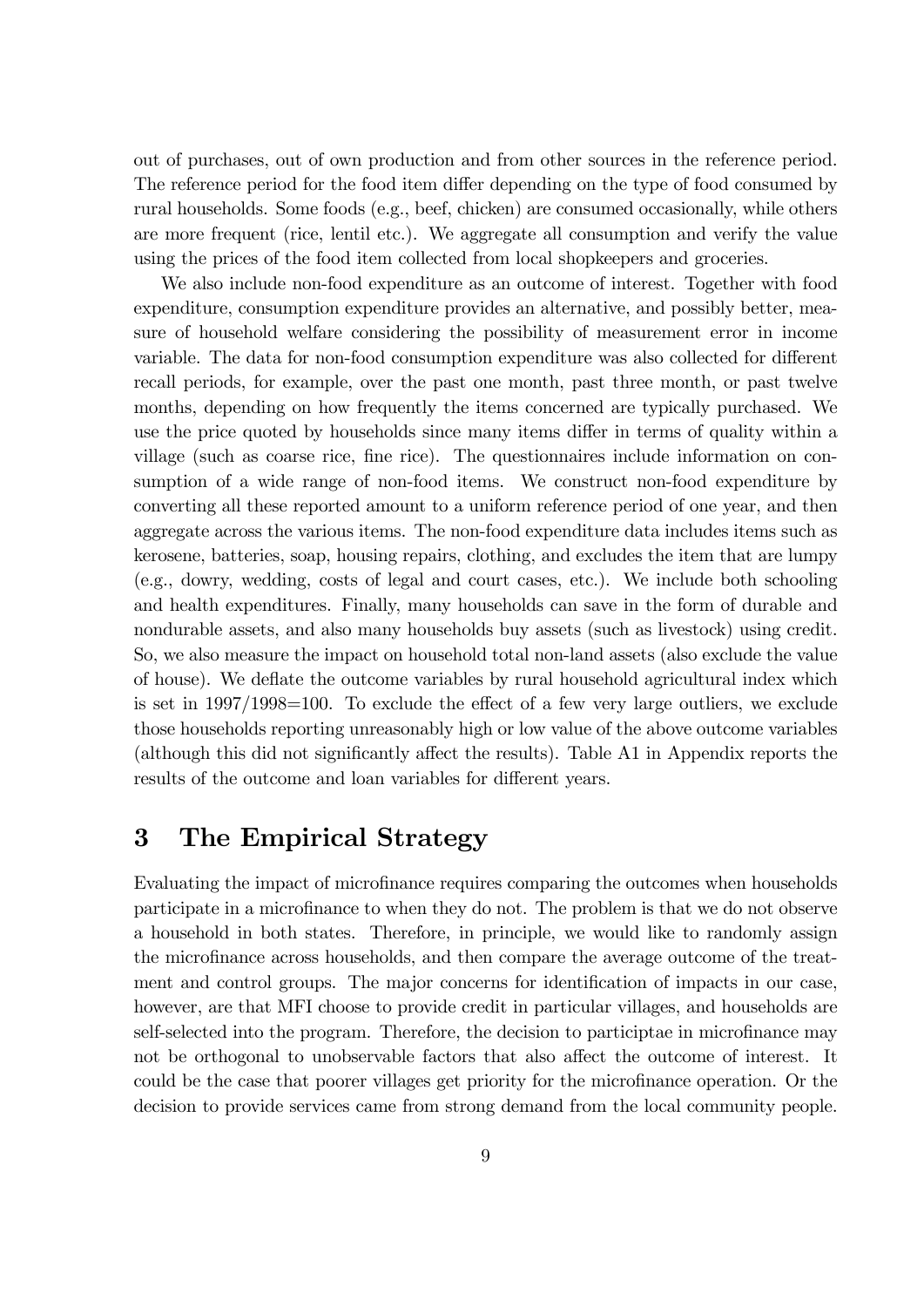Similarly, since households choose to participate in microfinance, it is likely that the decision to participate in a program is driven by households' need for credit or perceived benefit from such credit. On the other hand, households willing to participate do not get credit automaticaly as they need to satisfy the eligibility criterion to get approval from local branch of a MFI. Though eligibility criteria are not strictly followed, it plays a central role in sanctioning loans by a branch manager of a MFI. Impact evaluation of microfinance therefore requires controls for selection bias. Fortunately, the availability of panel data allows us to address the selection issue [REFS?]. We adopt a variety of panel data approaches to estimate the treatment effect on the treated. So, identification of impact does not require restrictive assumptions that are required for the impact evaluation for a non-experimental cross-section sample data. Besides, we adopt an estimation methodology which further relaxes many of the identifying assumptions (e.g., unobservables are time invarying) that are typical in a panel data estimation.

First, we consider the difference-in-difference (DD) approach which ensures that any variable that remain constant over time (but are unobserved) that are correlated with the participation decision and the outcome variable will not bias the estimated effect. It can thus be interpreted as the causal effect of the program under the assumption that in the absence of program the growth in outcome would not have been systematically different between program and control groups. But this identification assumption should not be taken as granted. The pattern of increase in outcome could vary systematically across households and villages. The pre-treatment characteristics that are likely to be associated with the outcome variables over time may be unbalanced between program and control group (e.g., if a household joins in microÖnance because of a transitory shocks, such as wedding of daughter, getting admission of school for son, etc.). The basic DD is most suitable when program participation is as good as random, conditional on time and group fixed effects. The restriction, implied by the model, may be too stringent if treated and control are unbalanced in covariates that are thought to be associated with the dynamics of the outcome variable. For example, in case of a job market training program, Ashenfelter (1978) Önds that participants experience a decline in earnings prior to training (also known as "Ashenfelter dip"). This indicates that household decision to participate in microfinance may be affected by the pre-program characteristics. Ashenfelter and other studies suggest to use pre-program level income as the regressor, we include pre-program level household asset ownership to control for participation. We include regressors so that the differences in age, sex, household size, village attributes, etc. are controlled and the difference between treatment and control group over time reflect the true causal effect of program participation. The identifying assumption here is that conditional on household characteristics  $(X)$  and village fixed effects the biases are the same in different time periods so that differencing the differences between participants and non-participants eliminate the bias.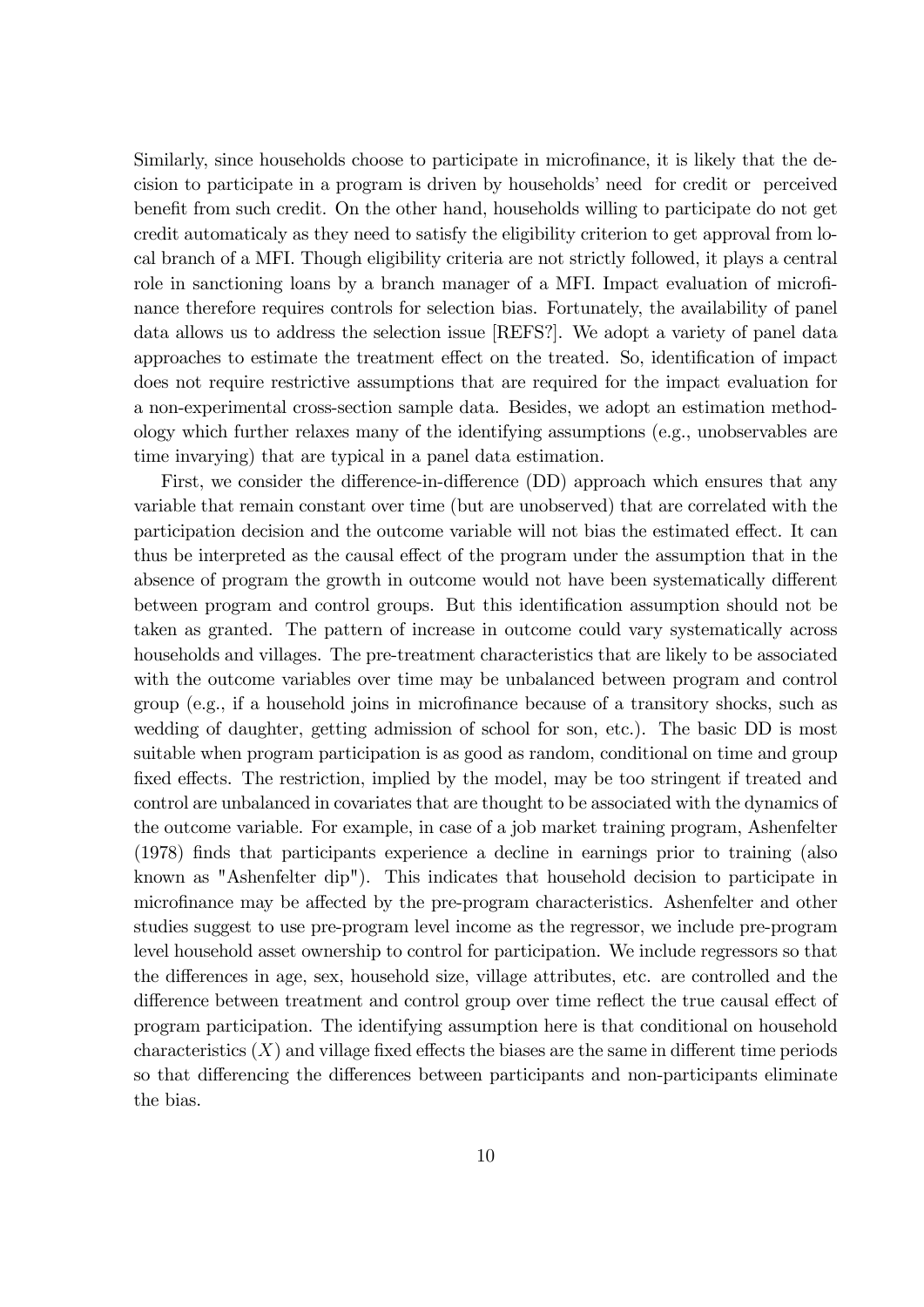Formally (regression adjusted) the DD model can be specified as a two-way fixed effects linear regression model:

$$
Y_{ijlt} = \alpha_i + \delta_t + \beta D_{it} + \phi \gamma_l + \theta X_{it} + G_j + \varepsilon_{ijlt}
$$
\n<sup>(1)</sup>

where  $Y_{i j l t}$  is the outcome of interest, e.g., consumption expenditure or income, for household i living in village j in district  $l$  at period  $t$  (expressed in logarithm except the self-employment income).  $D_{it}$  is the participation variable that takes on (i) the amount of credit borrowed from the microfinance organization up until period  $t$ ; and (ii) the value of 1 if household is a participant in microfinance in period t and 0 if not participant.  $X_{it}$  is a vector of household-specific control variable,  $G_j$  is village fixed effects which eliminates the problem if programs were placed non-randomly,  $\alpha_i$  is a fixed effects unique to household i and  $\delta_t$  is a period effect common to all households in period t,  $\gamma_l$  is the microfinance institution-level fixed effects (this fixed effects eliminate unobserved charcteristics across different MFIs). Household-level fixed effects method also resolve any village or any upper (e.g., district) level endogeneity. The error term  $\varepsilon_{i j l t}$  is household's transitory shock that has mean zero for each period  $t = 1, 2, 3$  and is assumed to be distributed independently of the treatment status  $D_{it}$ , but can be correlated with  $\alpha_i$ . Including X help control for confounding trends and it also reduce variance of  $\varepsilon_{it}$ , which may reduce the standard error of the estimate  $\beta$ . While households in the treated group may still have lower or higher outcome measures than households in the untreated group, this sdifference is assumed to stem from differences in observed family background  $(X)$ , or from unobserved family characteristics  $(\alpha_i)$  that can be viewed as permanent and have time-invariant effects on outcome measures. The errors might be correlated across time and space. When treatment effects are constant within aggregate units, we must allow for errors to be correlated within the aggregate level. For example, recent analyses by Bertrand, Duflo and Mullainathan (2004) and Donald and Lang (2007) demonstrate that there can be pervasive serial correlation in household level difference models and thus may produce severely downward bias of estimates of standard error. We therefore need to adjust the standard errors for the correlated errors. So, we allow arbitrary covariance structure within village over time by computing our standard errors clustered at the village-year level. Donlad and Lang (2007) have pointed out that asymptotic justification of this estimator assumes a large number of aggregate units. Simulations in Bertrand et al (2004) show the cluster-correlated Huber-White estimator performs poorly when the number of cluster is small  $(*50*)$ , leading to over-rejection of null hypothesis of no effect. We have 91 cluster in our sample, and so we can potentially avoid the problem. In addition, we also report standard errors using block bootstrapping as also suggested by Bertrand et al  $(2004)$  when the number of groups is sufficiently large.<sup>9</sup>

<sup>&</sup>lt;sup>9</sup>In block bootstrap sampling, any correlation across errors within the block will be kept intact, and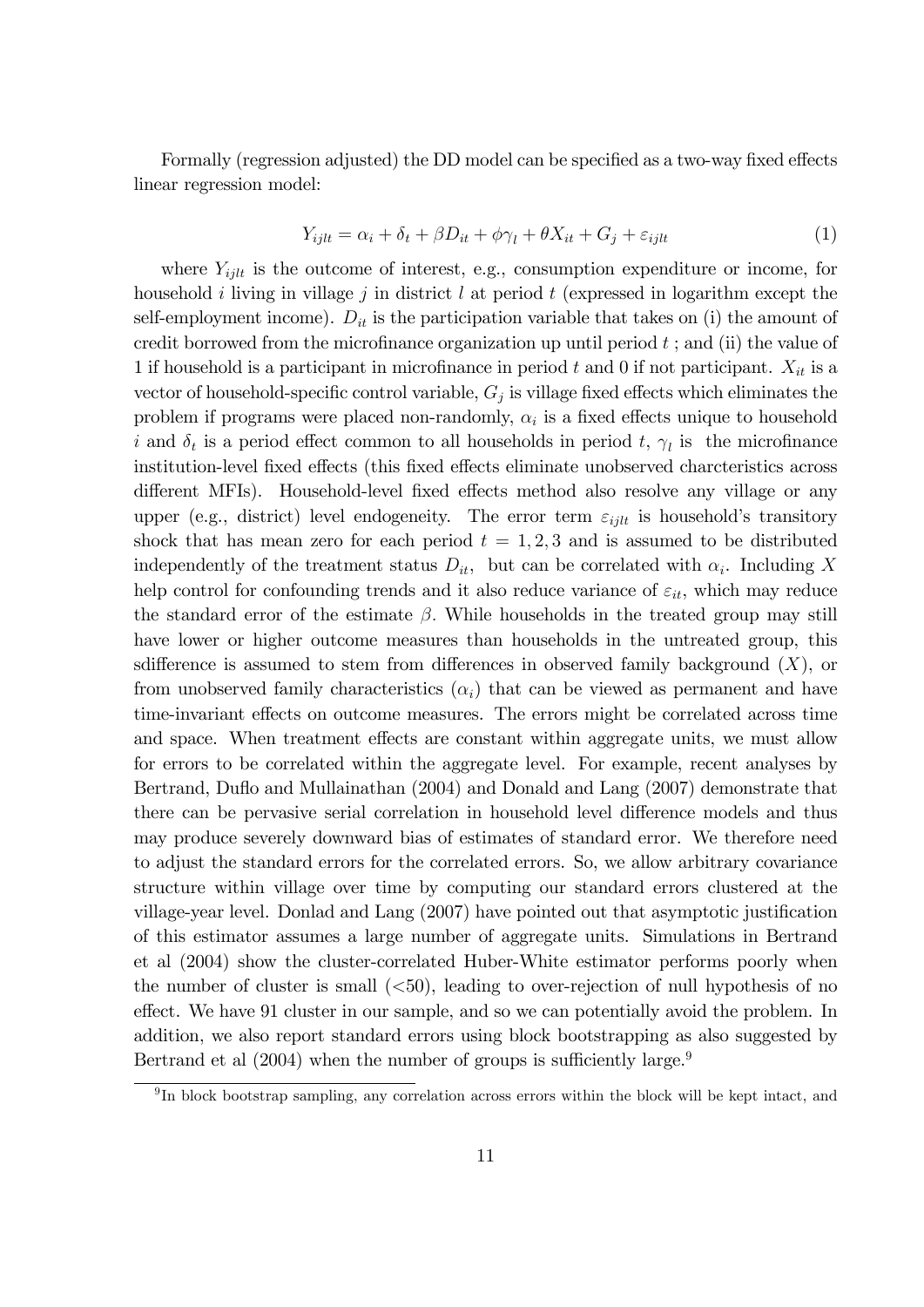In the above model (1), with  $T=2$ ,  $\beta$  is the difference-in-difference estimate of the effect of the participation in microfinance on household's outcome. The model above assumes that the selection bias is due to (1) unobserved household specific component  $(\alpha_i)$ that is fixed over time (2) observed differences between program and control group that are due to X, and in the absence of program participation  $\beta = 0$ . The identifying assumption in equation (1) is that the counterfactual outcomes in the absence of treatment are independent of treatment, conditional household effect  $\alpha_i$ , and covariates  $X_{it}$ . Moreover, in order to strengthen our identification of treatment effect, we also report results based on the matched sample of treated and untreated groups. The details of the matching procedure are given in section ?

The fixed effects model in equation  $(1)$  is somewhat restrictive is because it assumes that the differences between treatment and control groups are permanent. In the following specification we assume that there is household-specific fixed effect and household-specific time trend. The model, known as random growth model (See Heckman and Hotz 1989, Ashenfelter and Card  $1985$ <sup>10</sup> takes fixed effects model a step further by allowing unobserved household/individual differences that change at a fixed rate over time during the analysis of period. We specify the model as:

$$
Y_{ijlt} = \alpha_i + \lambda_i t + \beta D_{it} + \phi \gamma_l + \theta X_{it} + \gamma G_j + \varepsilon_{ijlt}
$$
\n<sup>(2)</sup>

Since  $Y_{ijlt}$  is the natural log of a variable,  $\lambda_i$  is the average growth rate over a period (holding other covariates fixed). [ARE WE INTERESTED IN THE FIXED EFFECTS AT LL? ALSO, THEY'RE INCONSISTENT IN N The model allows for householdspecific outcome growth that is the same for all periods. We may eliminate the household fixed effects by differencing the dependent variable. With a simple modification, the first-differenced model can be written as [CHECK SUBSCRIPTS BELOW]:

$$
\Delta Y_{it} = \lambda_i + \beta D_{it} + \theta X_{it} + \eta_{it} \tag{3}
$$

This model eliminates the selection bias that results from household-specific fixed effect and the household-specific time trend. This modification allows the past loan to have effect on household's current consumption, income and assets [HOW?]. Since first differencing the right hand sider variable will mean losing more variables (if we estimate fixed effects on differencd variables we eliminate many of our variables of interest (linear time trend variable) that affect the growth in outcomes, we use level of the variable such as education, sex, marital status of household head, etc. Equation (3) is just the standard unobserved effects model and so we can apply fixed effects or first-differencing methods in order to estimate the program impact. In the actual estimation strategy, we also incorporate year

should therefore be reflected in the standard error of estimates.

<sup>&</sup>lt;sup>10</sup>Recent applications of such model include Papke  $(1994)$ ; Friedberg  $(1998)$ ; and Michalopoulos, Bloom, and Hill (2004).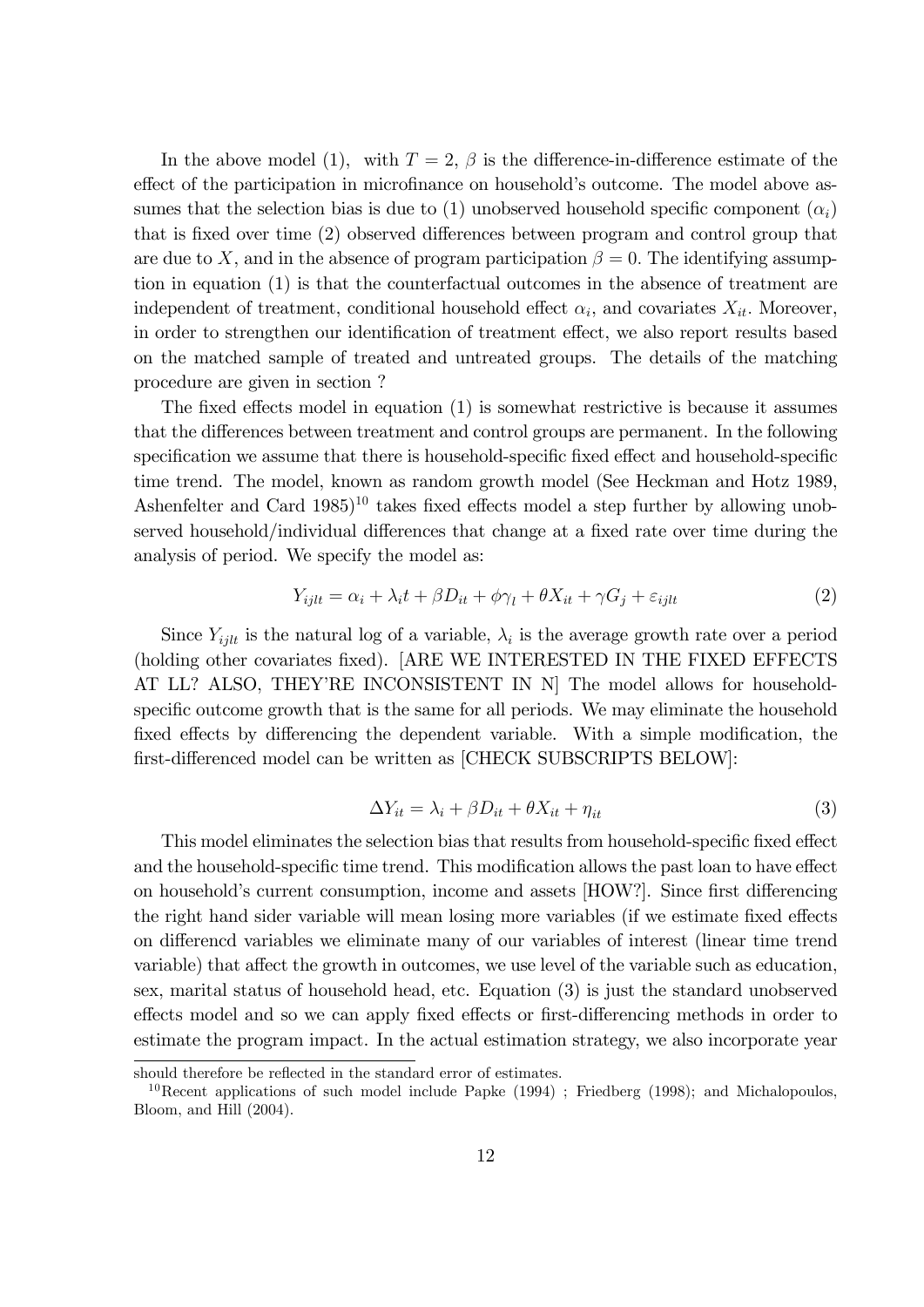fixed effects with equation  $(3)$  to allow for more flexibility that can account any further macroeconomic changes. An advantage with models presented above is that they are robust with choice based sampling which characterizes most non-experimental data set, the data set used in this study.

### 3.1 Results: Fixed Effects and Random Growth Model

The fixed effect results using equation  $(1)$  are presented in Table 1. We produce two sets of results, with and without time effects using a full set of controls, for all samples and only matched samples (matching is done using propensity score). We use the amount of credit borrowed as the measure of participation in a microfinance program. The results indicate that participation in microfinance program can increase households<sup>7</sup> all measures of welfare except "other income". The impact estimate is the highest in case of self-employment income, and the lowest in case of food consumption if we consider column (4) as our preferred specification (both in terms of sample and regression model). Table 1 shows that households can increase food consumption by 1.9 percent, non-food consumption by 3 percent and asset by 4.85 percent. The point estimate is negative and insignificant for "other income" $-$  only 0.77 percentage points. As household reported selfemployment income are zero in many cases, we estimate a random a random effects Tobit model (since fixed effect tobit is biased and inconsistent - CAN STILL DO, SEE BILL GREENE) to estimate the effect of credit on self-employment income. The coefficent estimates indicate that household self-employment income increase by 14.7 taka when if a borrower gets additional 100 taka as microcredit. The overall results indicate that the statistical significance of our results are not affected by which of the standard error (block bootstrapping or clustering by village-year level) we consider.

The results using random growth model of equation (3) are given in Table 2. We find similar results except in case of "other income" in which case the treatment effect is now postive. Again if we consider column  $(4)$  as our preferred specification, we see that the estimated treatment effects are higher in case of non-food consumption and both income measures, while the coefficients are lower for food consumption and the same in case of assets. Column (4) indicates that there is now an increase of 4.3 percent of non-food consumption, 6.5 percent of income. Since the dependent variable in case of self-employment income is in level form rather than in logarithm, the coefficient estimates indicate that a 100 taka increase in borrowing will add 15.6 taka more to household income. The estimated treatment effect on the treated for food consumption and assets are 0.47 percent and 4.9 percent, respectively. Table 2 shows that the inclusion of the time fixed effects reduces the value of the coefficient for all cases except asset.

The results above might not produce unbiased estimates of the mean impact of the treatment on the treated (TT), which is our main parameter of interest. This is because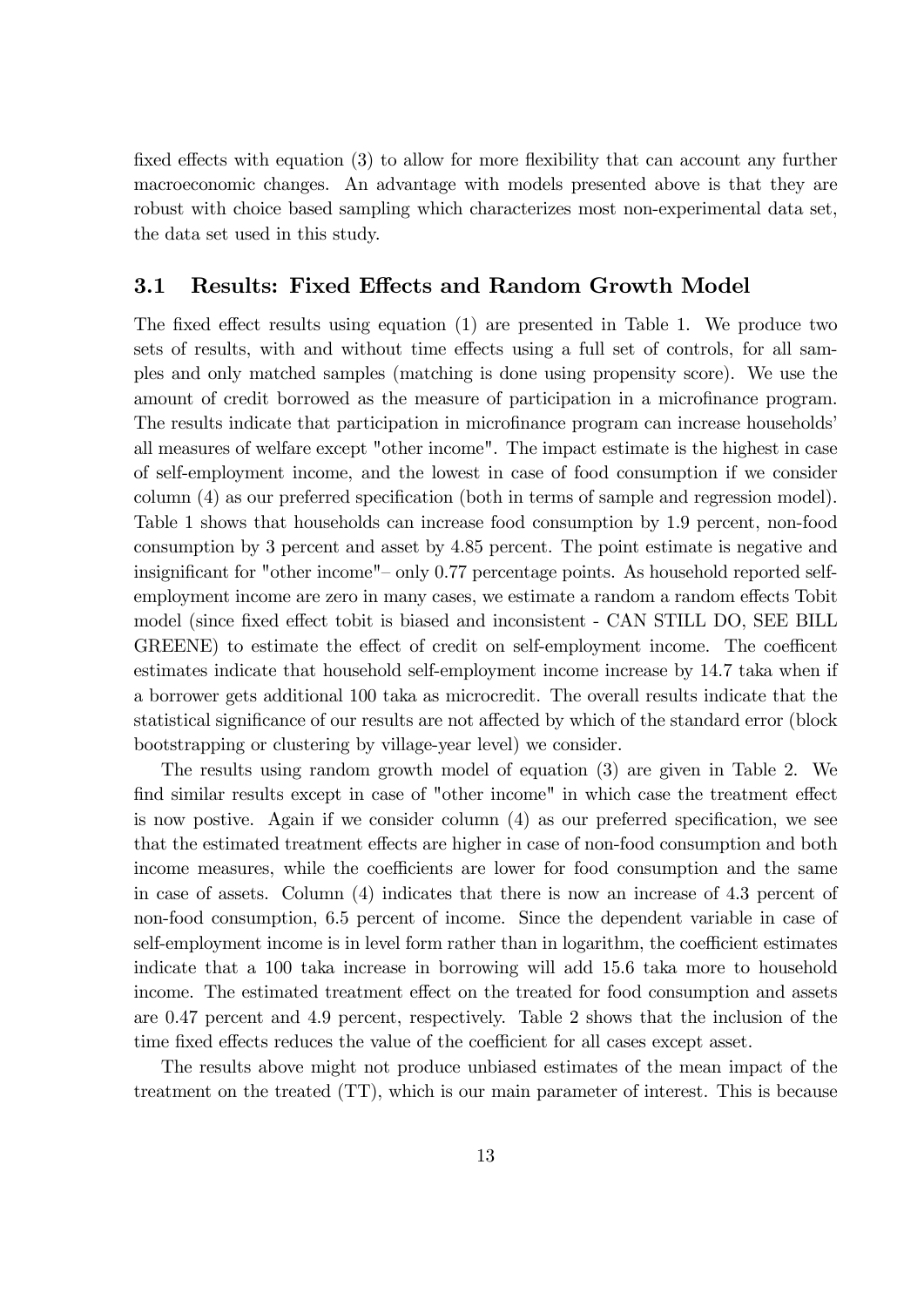some participants drop-out later and some control group members participated later. In our estimation above, we include them in treatment group though they are not treated fully. In the presence of partial treatment by some households in the sample, the estimator provides us estimate of assignment of the treatment rather than of the mean impact of the treatment itself (Heckman, Smith and Taber 1998). It is likely that our estimate is less than that obtained (i.e.,TT parameter) if the control group had not participated and/or treatment group had not dropped-out. Below we consider an approach that can identify the impact of partial treatment separately from the impact of the full treatment on the fully treated. $11$ 

### 4 Alternative Evaluation Strategies

### 4.1 DDD Matching Estimate:

The fixed effect estimates corrects the selection bias if we have a baseline data. In our case, there is an absence of baseline data and the Örst cross-section data was collected when the program was already in operation. The longitudinal observation, however, helps correct bias in a generalized DD framework. A general fixed effect/DD approach in equation  $(1)$ should isolate the impact of program. In identifying the causal effect using fixed effect, our assumption is that selection-bias into the program is additively separable (conditional on observed covariates) from outcomes and time invariant. In the standard DD setup, with two time periods, period 1 precedes the intervention and so DD gives the average impact of program participation. However, in our case program is in operation in period 1, ao, the results presented above may still be bias.

So, how should we estimate the parameter  $\beta$  in equation (1)? A nonparametric matching stratefy can be used to achieve even better equivalency of the treatment and control groups. So, we consider estimating treatment effects using a more flexible technique  $\overline{\phantom{a}}$ the propensity score matching  $(PSM)$  estimator.<sup>12</sup> The conventional cross-sectional PSM

<sup>11</sup>Heckman, Smith and Taber (1998) consider evaluation of the program using instrumental variable approach, even though it is not sure how IV estimator can recover the TT paramter (see Imbens and Angrist 1994). In the presence of three rounds of panel dataset, we do not need to consider IV estimate even we have the availabilty of instrument using eligibility criterion (see Pitt and Khandker (1998) and Islam (2007) for IV estimates in the context of evaluation of microfinance program in Bangladesh, though there are also controveries of using such instrument (see Morduch (1998)). We do not go into the debate of using IV here. In particular, we use variants of matching and difference-in-difference approaches below. See also Heckman, Hohmann, Smith, and Khoo(2000) for different parameter of interest when the dropouts leave the program for better alternative. In our case, drop-outs remain non-participants during the survey period, and they do not join in any alternative credit program.

<sup>&</sup>lt;sup>12</sup>PSM is a standard technique in the evaluation of treatment for non-experimental impact studies. It compares outcomes of program participations with those of matched nonparticipants, where matches are chosen on the basis of similarity in observed covariates. Resenbaum and Rubin (1983) show that matching on covariates is equivalent to matching on propensity scores. PSM involves matching each treated unit to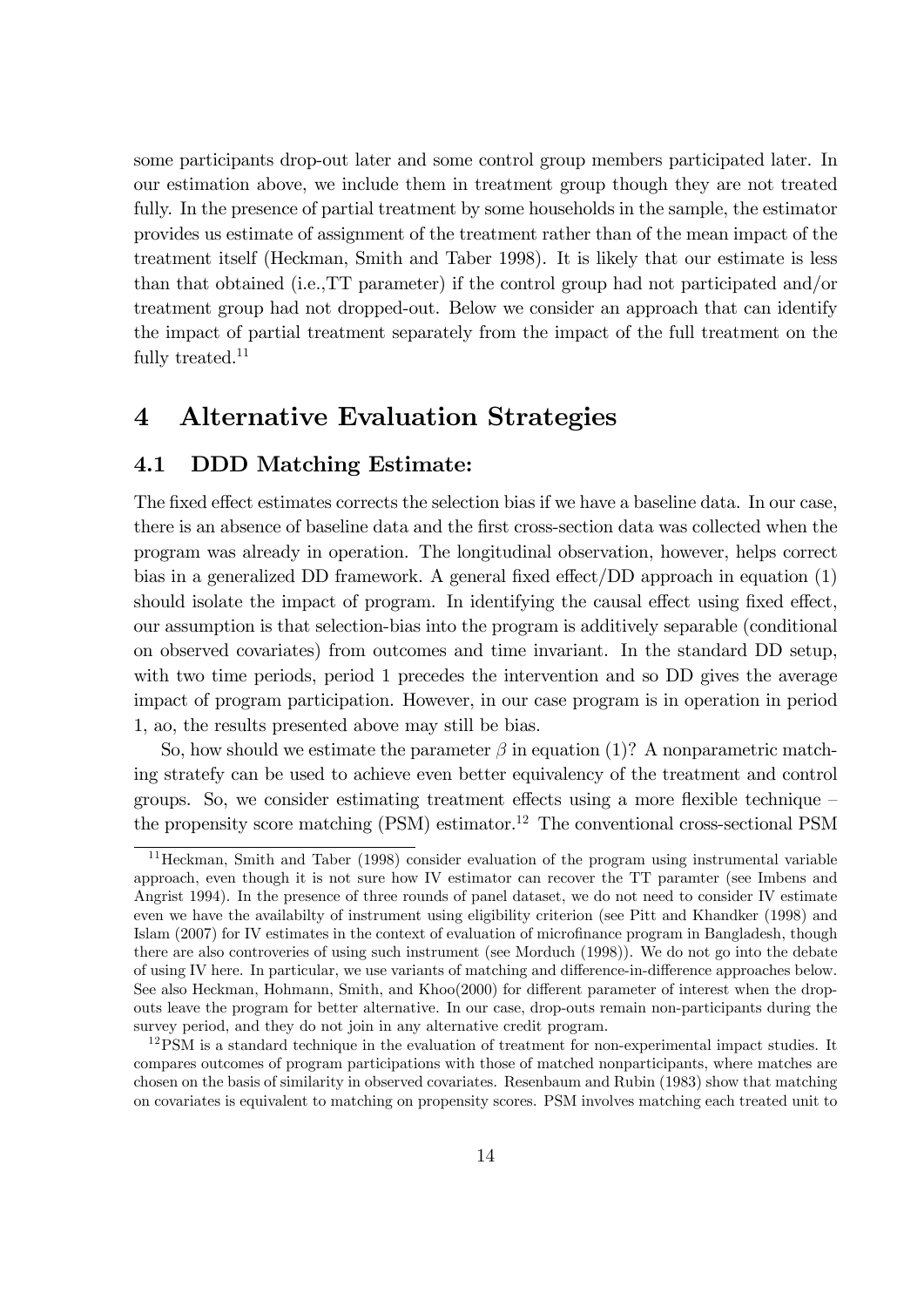estimate is based on the assumption that, conditional on set of observed characteristics, X, the counterfactual outcome distribution of program households is the same as that of control households. So, it assumes that there is no selection bias based on unobservables. The simple DD approach, on the other hand, assumes the same cross-section bias before and after the program participation so that the average change in outcome is presumed to be the same for both non-participants and participants if they had not participated. In other words, the participants and non-participants would do the same in terms of our outcome measures if participants were selected but did not participate in the program. But if the household's decision to participate in a program is affected by certain characteristics that also influence the outcome of interests, then the DD estimator is senstitive to functional form assumption (Ravallion 2006). To address this concern we combine DD with propensity score matching.<sup>13</sup> PSM is assumed to eliminate the bias in the post-program period (Heckman and Smith 2004) and it does not require the functional form assumptions implicit in a regression analysis (see Dehejia and Wahba (2002) for more details). Heckman, Ichimura, and Todd (1997) show that DD matching help control for heterogeneity in initial conditions and also allows for unobserved determinant of participation as long as it can be represented by separable household- and/or time specific components of the error term.

In order to improve the quality of matching, we impose a tolerance level on the maximum propensity score distance. In particular, we use a variant of caliper matching as suggested by Dehejia and Wahba (2002), called radius matching. Rather than using just the nearest neighbor within the caliper, we use only as many comparison units as are available within the caliper. This matching estimator shares the uses of the attractive feature of over-sampling, automatically imposes the common support condition, but avoids the risk of bad matches. We set the caliper equal to 0.0005 [MEANING, REFS?]. So, households from the untreated group are chosen as matching partners for treated household that lies within this range of the propensity score. A weight was placed on it so that observations closer to the treated group were given heavier weight. A number of weighting

the control unit on the one-dimensional metric of the propensity score vector. It works by re-weighting the control-group sample so as to provide a valid estimate of the counterfactual of interest. That is, it aims to construct the correct sample counterpart for missing information on the treated outcomes had they not received program benefits. PSM essentially assumes away the problem of endogenous placement, leaving only the need to balance the conditional probability i.e., the propensity scores.

<sup>&</sup>lt;sup>13</sup>Ravillion and Chen (2005) use first PSM to clean out the initial heterogeneity between targeted village and comparison villages, before applying DD using longitudinal observations for both sets of villages. Because of the inappropriateness of the baseline data, they also use post-program initial crosssection data to estimate the propensity score. In order to avoid the potential contamination of the observed covariates due to program participation we emphasise on the following variables: (i) variables observed prior to the participation decision (under the assumption that the density of these variables does not change due to anticipation of program) (ii) variables that we expect to be stable over the time period of observation (such as household head education, spouse education, household characteristics, family structure) and (iii) variables that are deterministic with respect to time (such as age).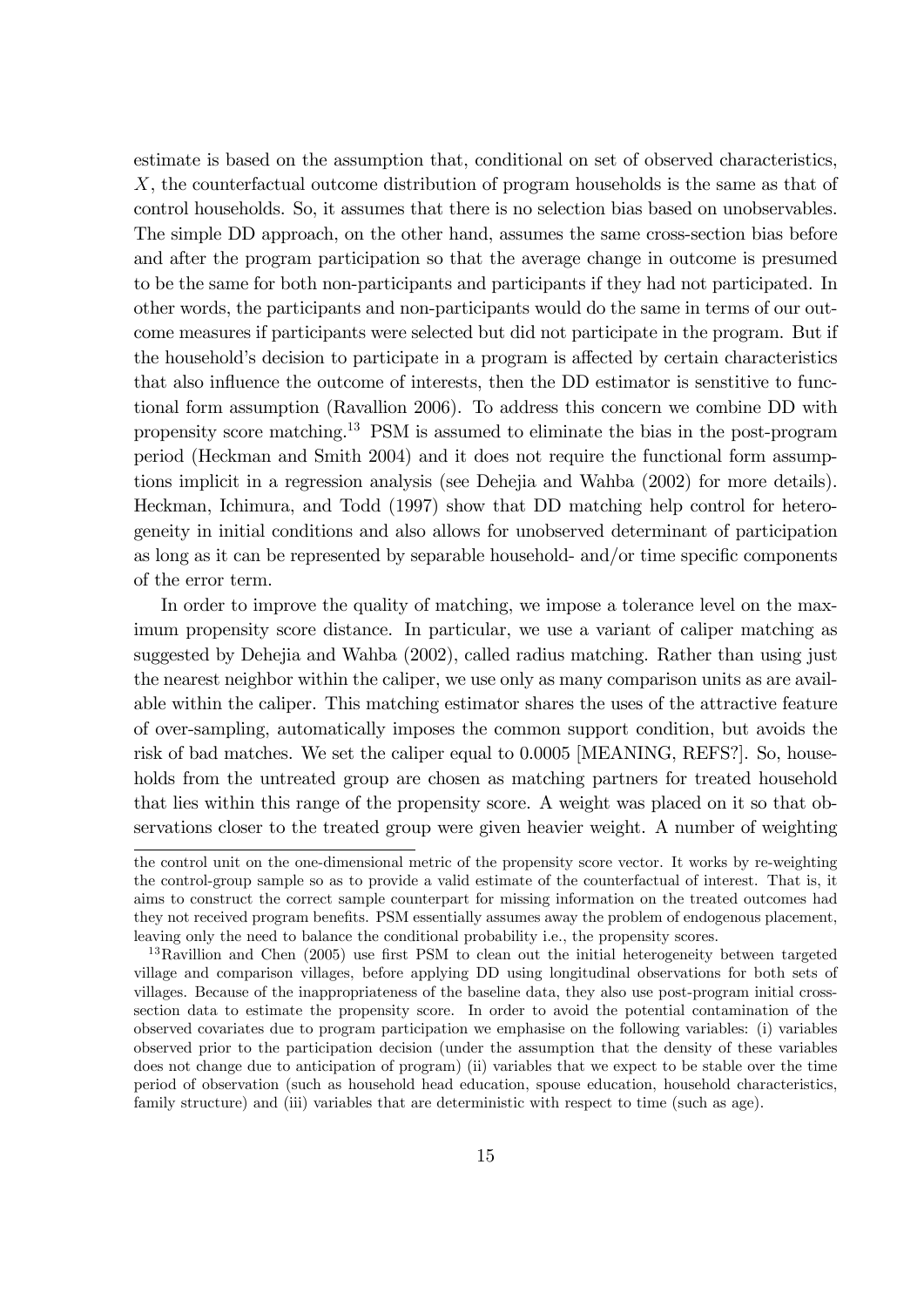methods have appeared in the literature. The literature suggests that weighting functions should be chosen to ensure consistency in estimation and identifies a number of appropriate weighting functions. The estimator chosen here is the biweight kernel and weights are given to each observation by the following kernel formula:  $K = 15/16(1 - (d_i/b)^2)^2$ , where  $d_i$  is the distance from the control observation to the treatment observation, and b is the bandwidth (equal to 0.06). The weights are then normalized to sum to one for each observation. The normalized weights are used to create a comparison observation for each treatment observation.

We include all the variables that may affect both program participation and outcomes (see appendix for variables used in estimating propensity score) and estimate a standard logit model of participation for estimation of propensity score using the first cross-section observation in 1997/98. We match households in the subsequent round based on the same propensity score.<sup>14</sup>

The DD matching or fixed effect estimates will still be biased if some of the differences between treatment and control groups are temporary, owing to transitory shocks.<sup>15</sup> So, we estimate the treatment effect using difference-in-difference-in-difference (DDD) strategy.<sup>16</sup> The microfinance in Bangladesh is typically offered to households who are eligible  $17$  in program village<sup>18</sup>. Because we have non-participants from both program and control villages, we can use a method that involves using DD estimate for eligible and DD estimate for ineligible households. In essence, this entails DDD: DD estimates for eligible minus DD estimate for ineligible. Such DDD estimator would allow us to compare effect of microÖnance participation on eligible households (in program village) relative to eligible households from non-program village but also provides a cleaner way to "separating out"

<sup>18</sup>Microcredit lenders do not lend outside the village in which they operate the program.

<sup>&</sup>lt;sup>14</sup>We estimate a standard logit model of participation to estimate propensity scores. The dependent variable is a dummy variable that takes a value of one if a household participates in the microcredit program and zero otherwise. The empirical distribution of the estimated odds-ratio of participants and non-participants show that there are very few regions of non-overlapping support. We restirct our analysis to the samples for which we find common support.

<sup>&</sup>lt;sup>15</sup>The estimates will, however, be unbiased if the potential outcomes without the treatment is independent of the treatment, and hence can be interpreted as the average treatment effect on the treated.

<sup>&</sup>lt;sup>16</sup>See Gruber (1994), Hamermesh and Trejo (2000) and Ravallion et al. (2005) for application of DDD estimators.

 $17$ Most of the microfinance institutions set the official eligibility rule as households having less than 50 decimal of land in order to target the poorer households. However, a large number of non-eligible households also participated in the program. In practice, MFIs are flexible for those holding a marginally more land (on grounds such as land quality and price are not the same in every region, lack of perfect information about the borrowers' ownership of land, etc.). Also over time, many MFIs relax the rule to expand their covergae in a growing competitive environment of microlending organization. Also during our survey we asked households about eligibility criterion, and many households reported that they are eligible if hold less than one-acre of land. However, when we cross-checked with their lending MFI, we find, in many cases, that the officical eligibility criterion is set as households owning less than half-acre of land. So, we set the eligibility criterion as households having less than 100 decimal (one acre) land. According to our criterion, about 83 percent of the participants in 1997/98 are eligible.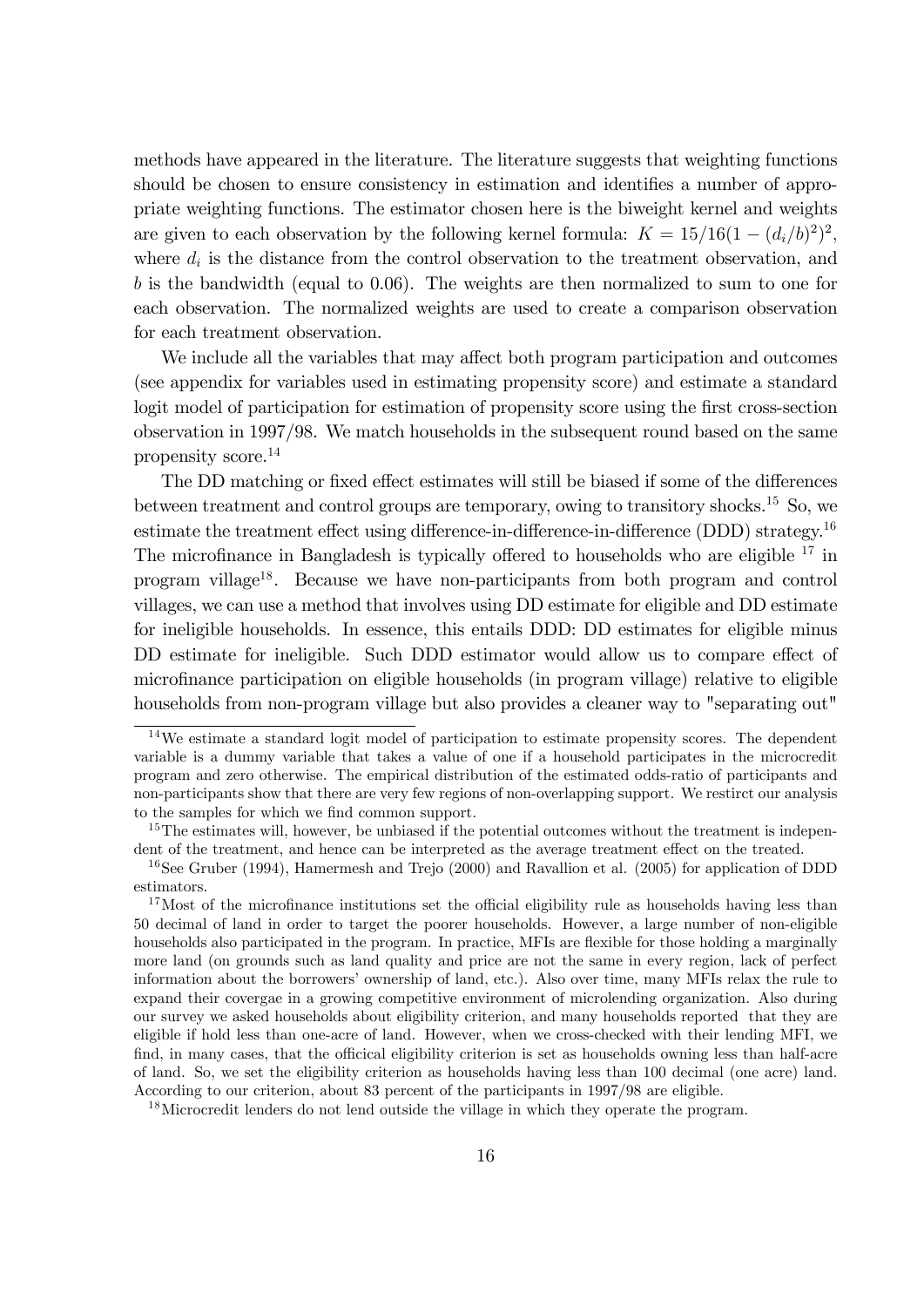some of the bias from the differential growth effects that arise due to gaps in initial characteristics (if there are other program in different villages with similar objectives triple differencing strategy would take that into account). So, our approach is to compare the observed outcome changes between those who are eligible participant, those nonparticipant, with these two groups matched by propensity scores. Since there may also be economy wide changes that have nothing to do with program and may have different implications for eligibles in the absence of program, we also track outcome changes of ineligible non-participants between program and control villages. So, our DDD estimate is given by: (1) DD1=outcome of eligible participant in program village - outcome of eligible (non-participant) from the control village; (2) DD2=outcome of ineligible nonparticipant from the program village - outcome of ineligible (non-participant) from the control village; (3) take the difference:  $(1)-(2)$  which is DDD estimate of the effect of microfinance.

#### 4.1.1 Long-and Short- Run Impact:

There are some important considerations in the evaluation of a microfinance program, such as, whether or not changes generated by program on its participants persist over time, or last beyond the period when the participants drop-out. We investigate the last question by comparing the effect of being participant in the first round but droppedout later versus those who did not participate at all (with both groups matched by the propensity score).<sup>19</sup> Since, we are able to track leavers for about 8 years post-program, we match them with never participants. The objective here is to estimate the impact that might have happened after the end in participation in a microfinance program. This should help us project treatment effect into future. Impacts occurring in subsequent years will add to the accumulated eight-year impact amounts (impact estimates for regular participants). Predicting these future effects can help us complete our assessment of overall program impact. We call the resulting estimates as long-run effect.<sup>20</sup> Similarly, we observe households who joined the program in 1997/98 and left the program in 1999/00 and did not joined since then. Impact estimates obtained for this two groups are termed

 $19$ It could be the case that those who stay in the program benefit most while those who are worse-off dropped-out. On the other hand, it is also possible that most successful entrepreneurs graduate from the program. So, the estimated impact could either be overestimated or underestimated if we exclude leavers from our analysis. Alexander and Karlan (2006) also raised this issue, and argue that the cross-sectional impact estimates will be biased if we exclude drop-outs from the treatment group. Similar question can be raised for newcomers regarding their timing of participation. We track both drop-outs and newcomers in our survey. We consider here leavers as a separate treated group as is newcomers. The treatment effect in each group is based on a comparison of means with never participants who could be matched based on the propensity score. We apply DDD methodology here as well to mitigate concern based on selection on unobservable.

 $^{20}$  For a discussion on long-term and short-term effects in the context of labour market program evaluation see Friedlander and Burtless (1995) and Hotz, Imbens, and Klerman (2006).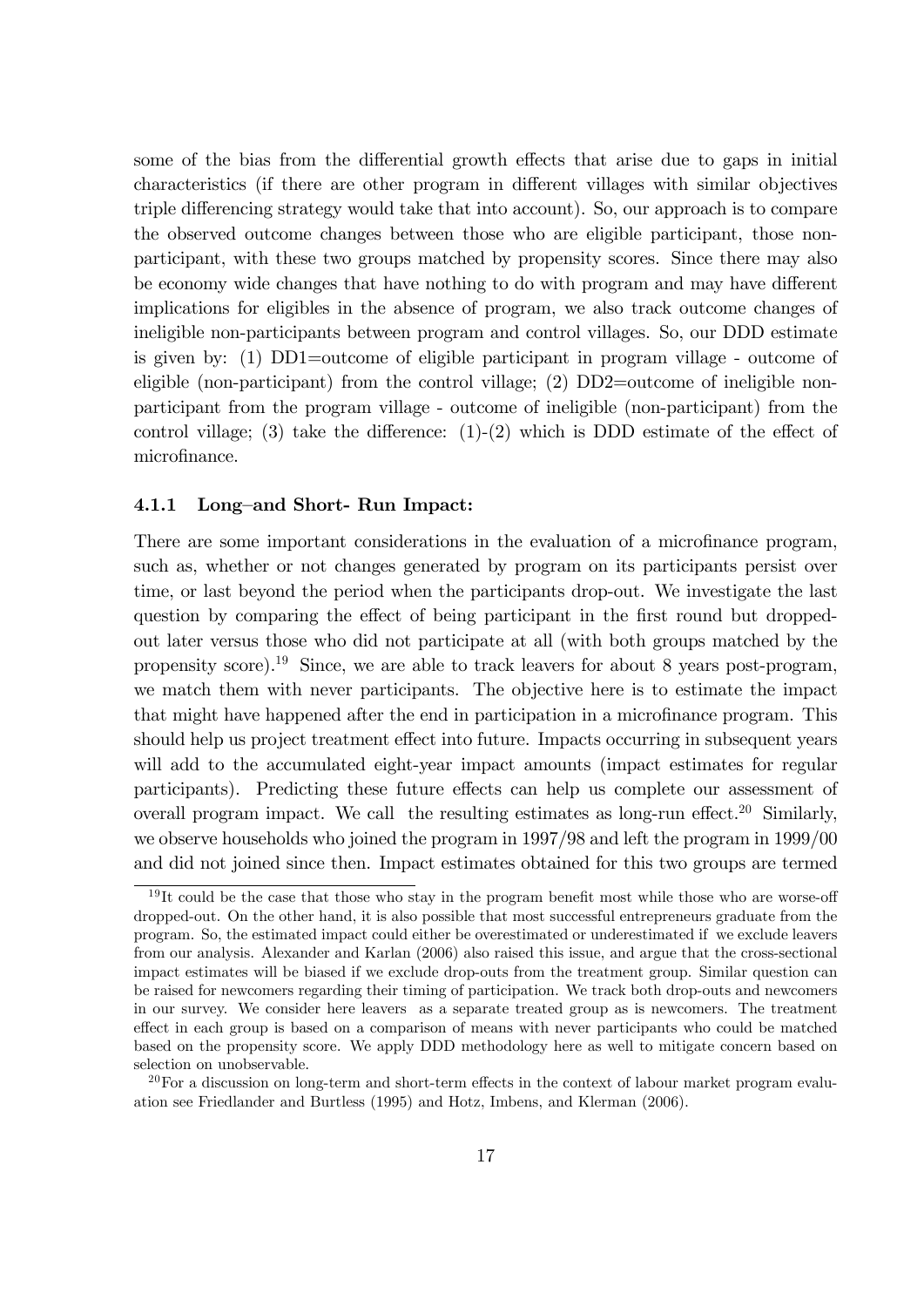as "medium-run participation effect" since they turned into non-participants for about 5 years.

Because of the heterogeneity in the participation status, we estimate different paramter of interest. For example, in estimating program impact, it is helpful to distinguish between households for whom the participation in microfinance or the credit receipt are of short or intermediate duration, and a large number of households who continue to benefit from microfinance rolls for several years into the future. The distinction between short/intermediate-term and long-term microfinance recipients allows us to distinguish the impacts due to long-term participation and other terms (short-and medium- termed). A program may just attempt to enhance the short-term benefits of its borrowers, and not focus on long-term benefits, to gain the popularity and coverage of the program elsewhere very quickly. Therefore, short-term program evaluation is likely to undermine the gains that accrue if program continues to provide credit over a long-term. So, another most important consideration is whether households who participate for longer period continue to gain or benefit more compared with those participanting for shorter periods.<sup>21</sup> We estimate the long-term participation impacts by comparing households who continuing participants for at least eight years to those who continue to become non-participants during the same period.

Many households who were not members of microfinance in  $1997/1998$  joined in the program later. So, we can estimate the effects of program for new participants under the identifying assumption that those who joined later are systematically no different, conditional on observables and time invariant characteristics, than who joined earlier. Moreover, we have the baseline information (period 1997/98) for this group (call newcomers1) since they stayed as non-participant in at least one previous round of survey. We can also identify the impacts for another group: households who joined a year or two for the first time before the last round of survey and continued their participation till the survey. We call them newcomers2, and estimate the treatment effect for this group as newcomers1. In order to strengthen our identifying assumption, we use matching estimator. We follow the standard matching protocol outlined above. The control group in each case is never participants who were either denied the program because they are not eligible or who do not have access to any program or who did not participate despite being eligible. The first two groups do not produce any contamination bias in our estimates since they cannot get the treatment. However, the presennce of last group, eligible non-participants in program village, means that there is potential selection bias

 $21$ When we observe small impacts in the first few years of follow-up and small impacts at the end, we can be reasonably certain that extending the program to control group would have yielded still a larger impacts, too. When we observe large impacts at the end of eight year follow-up, we can be fairly confident that extending the program to control group would have yielded still larger impacts. In those cases where impacts were large at the beginning and smaller at the end we have reason to speculate whether eight-year embargo would have increased treatment effects towards the end of follow-up period.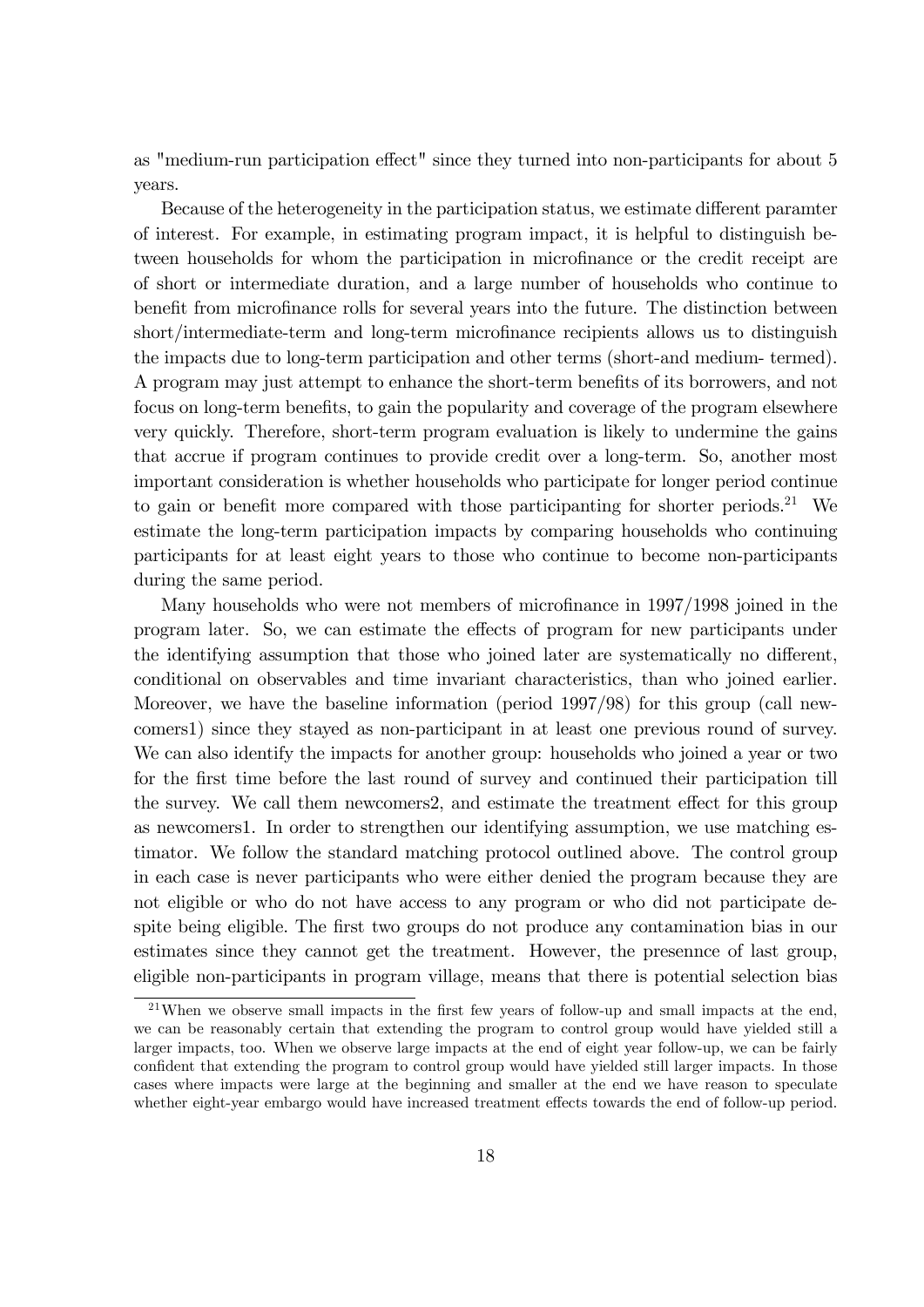since they were eligible to participate and also had access to program, but choose not to participate. Because of such concern wealso exclude them them in our estimate below. The DDD estimates obtained using households of different lengths of membership in microfinance are termed as short-term participation effect or long-term participation effects. Impact estimates obtained using 1-2 years (newcomers2) participation are termed as "short-term participation effects", while those participating 5 years (newcomers1) are termed as "medium-term participation effects".

There are two important assumptions we made above. First, it is assumed that there are no households who change participation status twice between any two periods. Secondly, there is no dynamic sorting of households with high (low) potential outcomes participate early in the program. If there is a dynamic sorting, then the duration of the participation in microfinance or decisions of when to participate microfinance program is likely to depend on the unobserved potential outcomes perceived by households and not by us (researchers). Given that we have year-to-year information for households participation status, the first assumption can reliably be checked. The number of households who change participation status twice is very low, and we do not consider them in our estimation in this section. We argue that any reamining potential bias is adequtely controlled by using DDD matching estimator.

#### 4.1.2 Results: DD and DDD Estimates

Table 3 illustrates DDD estimation of the effect of microfinance participation on consumption, income and asset for regular participants using data from first and last round of survey.<sup>22</sup> The left side compares the changes in outcomes for eligible participating households in the program village to the change for eligible households in villages that do not have any program. Each cell in the first two columns contains mean average outcome variables for the group labeled in the respective column. The third column represents the difference between two groups at a point in time, and standard error of the difference is represented in the fourth column. In the middle, panel B shows the time difference in outcome variables for each eligible group. It indicates that there was an increase in food consumption of taka 736 in program group, compared to a taka 601 increase in control group. Thus there was a taka 134 relative increase in food consumption of eligible participating households in program village; this is the DD estimate of the impact of continuing participation in microfinance. This figure represents a relative increase in consumption of 6.6 percent by the long-term participants. The similar calculations for non-food consumption expenditure indicates an increase in 12.4 percent for participating households compared to control households. There is almost no increase in other income.

 $^{22}$ In the following we focus on these two rounds, as there was a flood at the end of 1998 in Bangladesh. and many of the outcome variables are likely to be affected due to post-flood rehabilation program, and damage due to floods.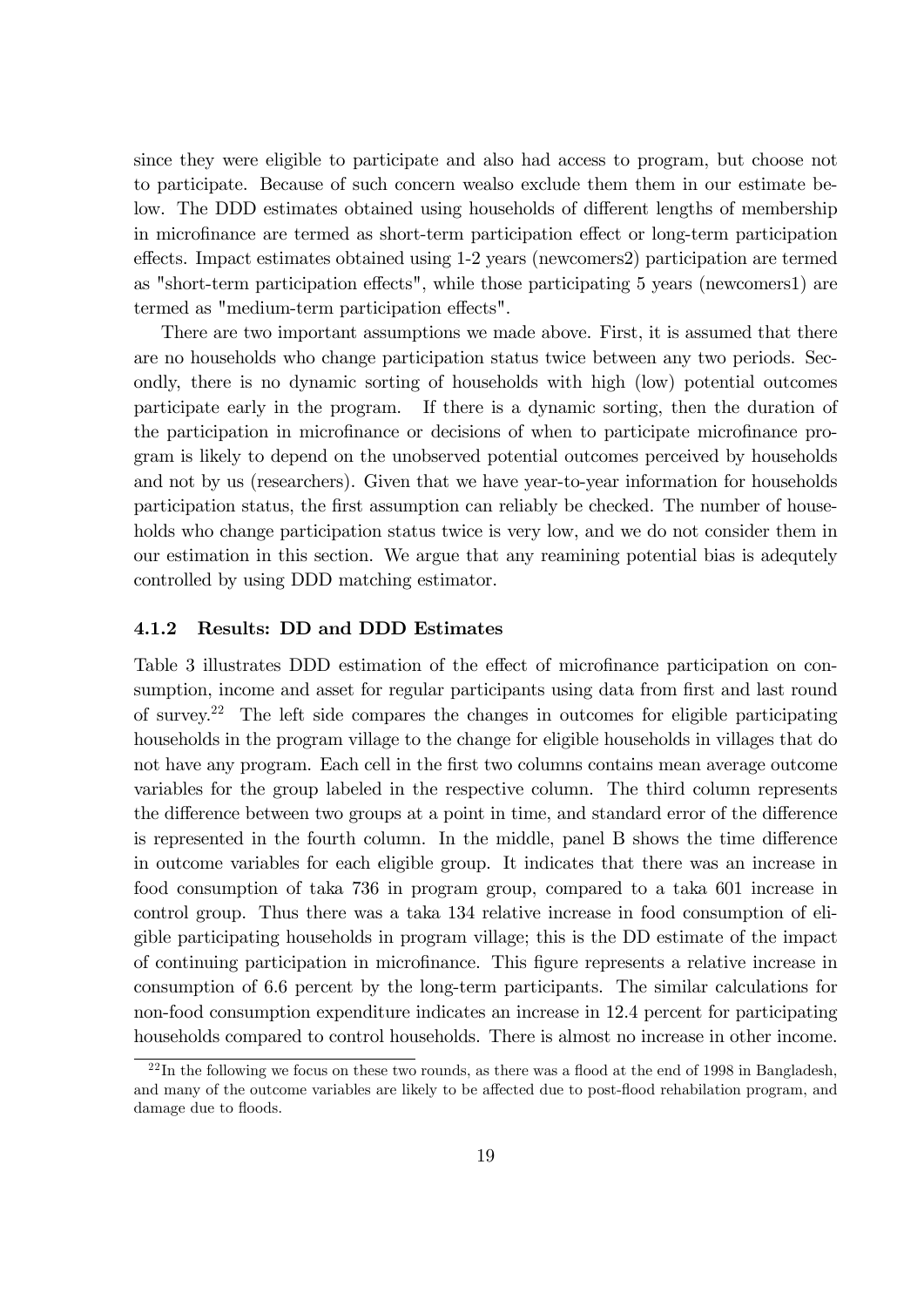The DD estimates of self-employment income, and asset for the regular participants are even higher, representing 28.1, and 14.8 percentage points increase, respectively.

However, if there was a distinct shock to the program villages over this period, this estimate does not identify the impact of microfinance. We examine this in the right hand side of the Table 3, where we perform the same exercise for the ineligible group in both program and control villages. We find a slight fall in food consumption and large fall in assets, little increase in non-food consumption, but a significant increase in income and self-employment income among ineligible households in program village compared to control village.

Taking the difference between the two sides of Table 3, there is a 7 percent and 11.7 percent gain in food and non-food consumption by regular participants. The increase in self-employment income reduces to 15.1 percent, but other income increases to 6.5 percentage in DDD estimates. There is a sharp increase in assets in DDD estimate, from 14.8 percent in DD estimate to 41.3 percent in DDD estimate, because of sharp fall in asset holding in comparison group of ineligible households. So, if DDD strategy is taken to be more suitable than DD strategy in separating out the impact of the participation in microÖnance program (as we argued in our methodology), program impacts are overstated for long-term participants in case of self-employment income and non-food consumption but understated in case of income, food consumption and assets using DD method.

Table 4 gives the DDD estimates for leavers- the left side shows the results of longterm leavers (leavers1) while the right side reports the results for medium-term leavers (leavers2). Here the leavers are compared with never participants. The implicit assumption here is that the treatment group drop-outs have the same mean outcome as their counterparts in the control group who would have been drop-outs if they had been in the treatment group, and that any potential differences between them would have been controlled by our DDD estimate. The results indicate that DDD estimates for food consumption is negative for both types of leavers. The impact estimates are positive for all other outcome measures. However, when we compare between these two groups, we observe the resulting positive effects are lower for long-term drop-out (except non-food consumption) implying that the size of the effects, beyond the years during which households were participants, is falling.

The DDD impact estimates for households who participated after the first round of survey (newcomers1) and second round of survey (newcomers2) are shown in left and right side, respectively, of the Table 5. The results indicate that recent newcomers enjoy a substantial increase in food consumption, while their older counterpart experience a fall in food consumption. However, recent participants (newcomers2) experience more decline in non-food consumption. Combining food and non-food expenditure, most recent participants are able to enhance consumption expenditure more than their older counterpart. They also gain more self-employment income and other income. It is not clear why we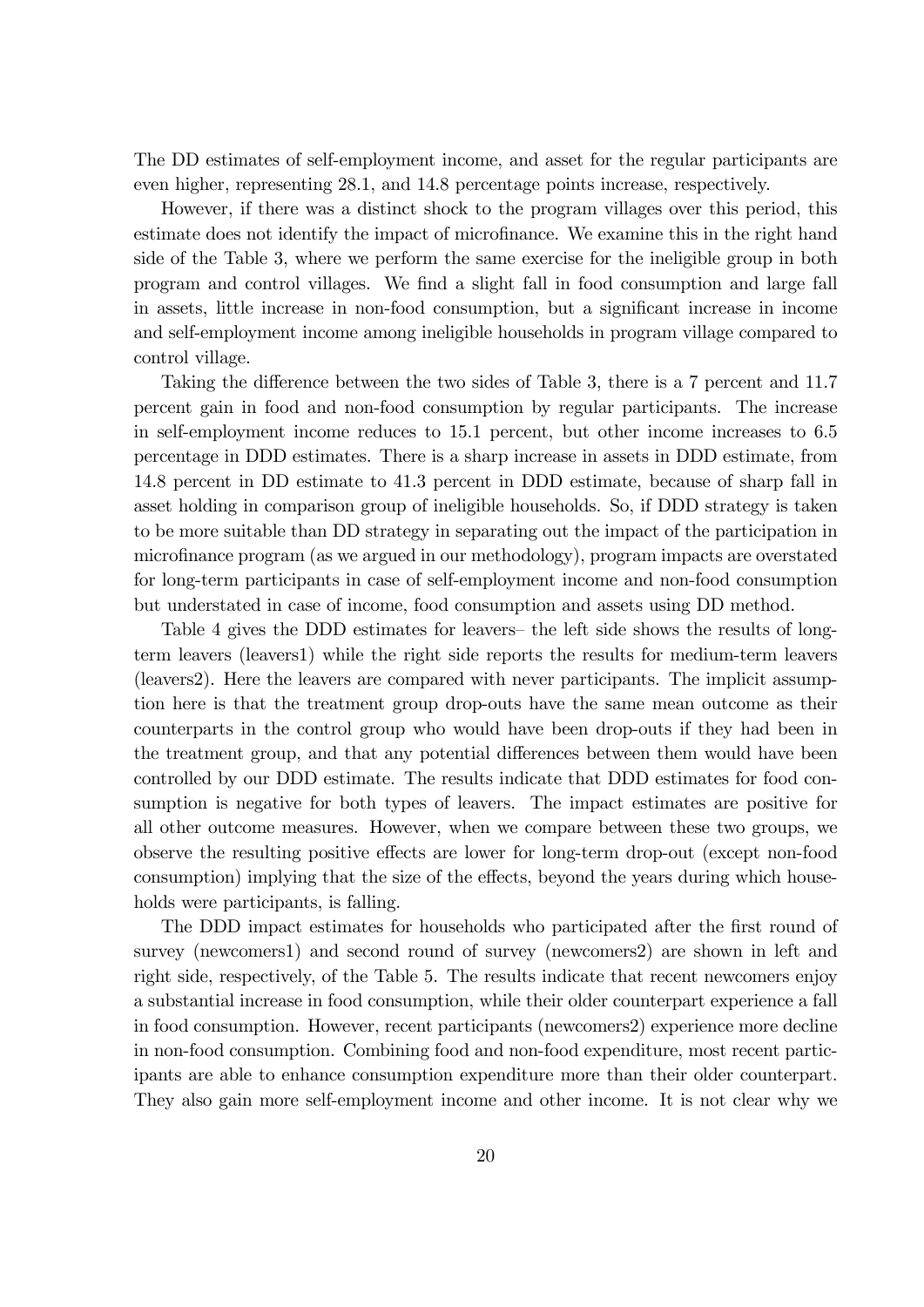obtain such results. But, it could be the case that recent participants are able to smooth consumption consumption using credit through smoothing income. Or, it could due to be smaller sample size of the recent participants. The DDD estimates for self-employment income is larger for recent participants, but they observe a large decline in assets.

We also estimate treatment effects using an analogue of our DDD approach proposed by Ravallion et al. (2005) . In that case, we compare changes in outcomes of regular participants and matched "leavers", after netting out the outcome changes for a matched comparison group who never participated. The estimation method requires the following step:  $(1)$  calculate the first difference between regular participant and matched nonparticipant; (2) calculate the first difference between "leavers" from the program and matched non-participant; (3) difference of each of  $(1)$  and  $(2)$  at two points of observation; and  $(4)$  difference of the differences in  $(3)$ . So, to obtain this DDD results, we need to subtract DD estimates of regular participants group in Table 3 from DD estimate of leavers1 from Table 4. The resulting estimates are positive in all cases, and are larger in case of food consumption and smaller for all other outcome variables when compared to DDD estimates obtained for regular participants in Table 3 which is reproduced in the last column of Table 6. Since drop-outs from microfinance are expected to receive partial treatment (e.g., continuing return from old investment project, training received from MFI) which increases their consumption, income, and other income, this DDD estimates are likely to be understated. However, it also gives estimates of what drop-outs could have gained had they not left the program. [RESULTS NEED TO BE ELABORATED]

#### 4.1.3 DDD in Regression Framework:

Consider, first, a DD estimate of being assigned to microfinance program, known as the intention-to-treat (ITT) effect. ITT is defined as the difference in mean outcomes between those who are assigned by the program (whether they take it up or not) and those not assigned. We estimate the following equation:

$$
Y_{it} = \theta_{0i} + \theta_1 X_{it} + \theta_2 \delta_t + \theta_3 \text{villeli} + \theta_4 (\text{villeli} \times \delta_t) + \varepsilon_{it} \tag{4}
$$

where  $Y_{it}$  is the logarithm of outcome variables (except the self-emplpyment income),  $villeli$  is a dummy variable  $(1$  if eligible and staying in program village,  $0$  otherwise),  $\delta_t$  is fixed year effect which controls for macroeconomic changes.  $\theta_4$  represents the DD estimate of impact of program of being eligible. The last column of Table 7 reports the ITT effects using data from first and third round of survey. The ITT results show that household food consumption and non-food consumption are increased by 15 and 6 percentages, respectively. It also shows that self-employment income and asset increases but other income decreases. This estimator, however, estimate the effects of eligibility rather than participation. So, we focus on eligible participants below.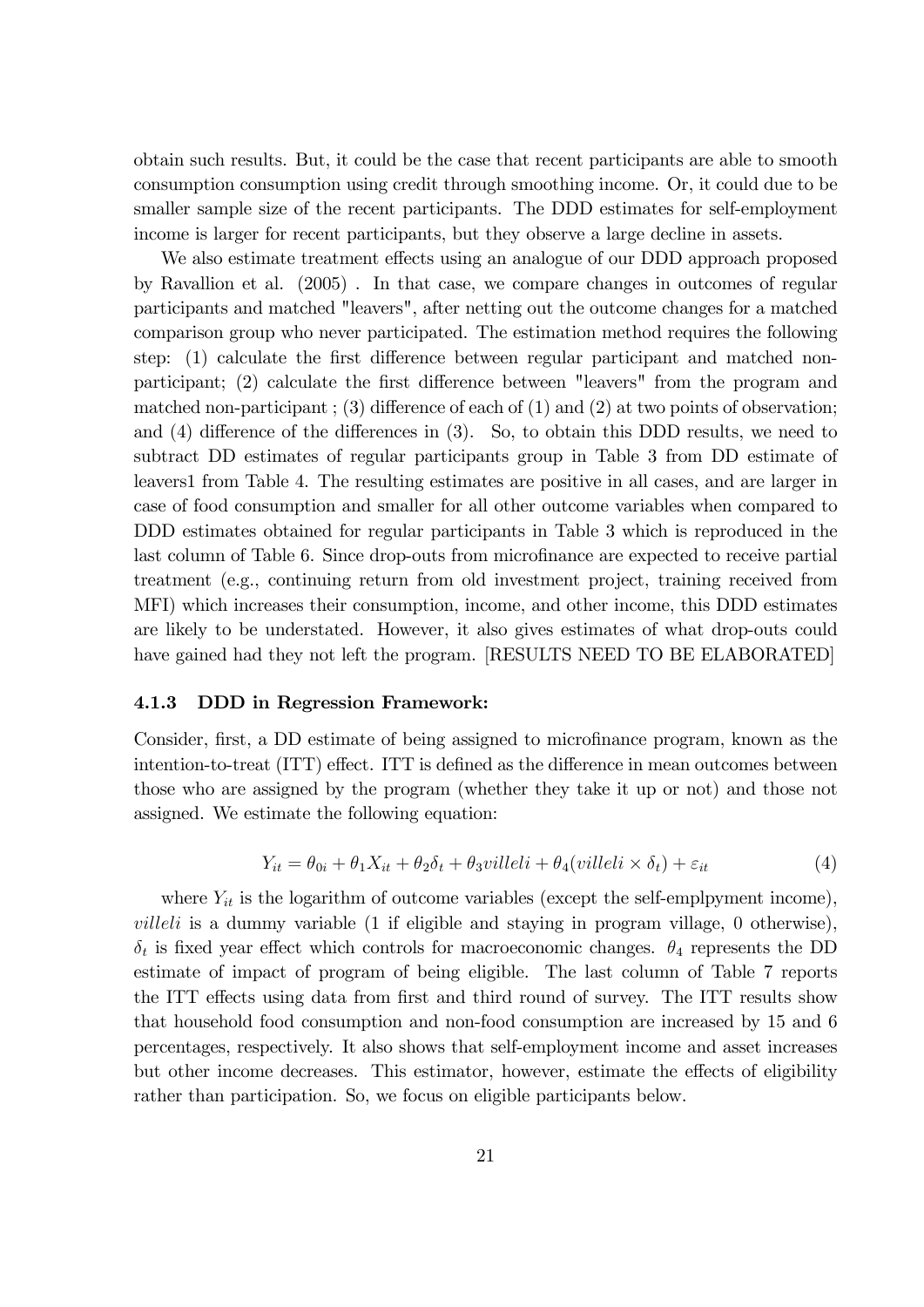We run the following regression:

$$
Y_{it} = \alpha_i + \theta X_{it} + \beta_1 \delta_t + \beta_2 \text{ville} \, \text{ii} + \beta_3 \text{(ville} \, \text{i} \times \delta_t) \times + \beta_4 D_i + \beta_5 (D_i \times \text{ville} \, \text{i}) + \beta_6 (D_i \times \delta_t) + \beta_7 (D_i \times \text{ville} \, \text{i} \times \delta_t) + \beta_8 (D_i \times \delta_t) + \beta_8 (D_i \times \delta_t) + \beta_9 (D_i \times \delta_t) + \beta_9 (D_i \times \delta_t) + \beta_9 (D_i \times \delta_t) + \beta_9 (D_i \times \delta_t) + \beta_9 (D_i \times \delta_t) + \beta_9 (D_i \times \delta_t) + \beta_9 (D_i \times \delta_t) + \beta_9 (D_i \times \delta_t) + \beta_9 (D_i \times \delta_t) + \beta_9 (D_i \times \delta_t) + \beta_9 (D_i \times \delta_t) + \beta_9 (D_i \times \delta_t) + \beta_9 (D_i \times \delta_t) + \beta_9 (D_i \times \delta_t) + \beta_9 (D_i \times \delta_t) + \beta_9 (D_i \times \delta_t) + \beta_9 (D_i \times \delta_t) + \beta_9 (D_i \times \delta_t) + \beta_9 (D_i \times \delta_t) + \beta_9 (D_i \times \delta_t) + \beta_9 (D_i \times \delta_t) + \beta_9 (D_i \times \delta_t) + \beta_9 (D_i \times \delta_t) + \beta_9 (D_i \times \delta_t) + \beta_9 (D_i \times \delta_t) + \beta_9 (D_i \times \delta_t) + \beta_9 (D_i \times \delta_t) + \beta_9 (D_i \times \delta_t) + \beta_9 (D_i \times \delta_t) + \beta_9 (D_i \times \delta_t) + \beta_9 (D_i \times \delta_t) + \beta_9 (D_i \times \delta_t) + \beta_9 (D_i \times \delta_t) + \beta_9 (D_i \times \delta_t) + \beta_9 (D_i \times \delta_t) + \beta_9 (D_i \times \delta_t) + \beta_9 (D_i \times \delta_t) + \beta_9 (D_i \times \delta_t) + \beta_9 (D_i \times \delta_t) + \beta_9 (D_i \times \delta_t) + \beta_9 (D_i \times \delta_t) + \beta_9 (D_i \times \delta_t) + \beta_9 (D
$$

where  $D_i$  is the treatment dummy variable,  $\delta_t$  is fixed year effect and controls for the macroeconomic changes in outcome. Because treatment and control groups differ in terms of the demographic and socio-economic characteristics, the observed differences in participation outcomes may reflect underlying differences between the treatment and control groups rather than a treatment effect. So we also use control variables to account for underlying differences between the two groups. In the equation  $(5)$ ,  $\beta_3$  controls for changes that happened for eligible households over time in the program village versus non-eligible households,  $\beta_5$  captures the differences between eligible participant relative to others,  $\beta_6$  captures the changes over time of the treatment group. The third level of interaction coefficient  $\beta_7$  captures all variation in outcomes specific to the treatment group (relative to controls) in the program village (relative to control village) in year 2004/05 (relative to year  $1997/98$ ). This is the DDD estimate of the effect of microfinance program on participants in the program village.

#### 4.1.4 Regression-adjusted Results

We provide results for both matched sample (columns  $3 \& 4$ ) and full sample (columns  $1 \&$  $2)$  using equation  $(5)$  in Table 7. The estimated treatment effects for regular or continuing participants are shown in the top panel. The DDD results indicate that households can increase food consumption, income, self-employment income and assets, but not non-food consumption. The results hold whether we consider only matched sample or full sample of regular participants and non-participants. In the panel B, we report results based on all samples. It was computationally cumbersome to estimate separate regression for each type of participants (leavers, newcomers) in this regression framework, so we include all categories of participants and compare the results with regular participants. The results overall support the same conclusion as that of regular participants except in case of assets using only matched sample. The results, however, indicate that the coefficient estimates are larger when we consider only the regular participants. This means that the impact estimates are higher for regular participants than other participants, broadly supporting our results in section ? that the estimated effect of microfinance participation is higher for continuing participation.

Our results are also robust if there is any selection bias in terms of composition of leavers, newcomers and regular participants since we are differencing out any differences that could exist in terms of outcome variables. In a cross-section data, the difference among groups are important and may invalidate the results. Moreover, using our first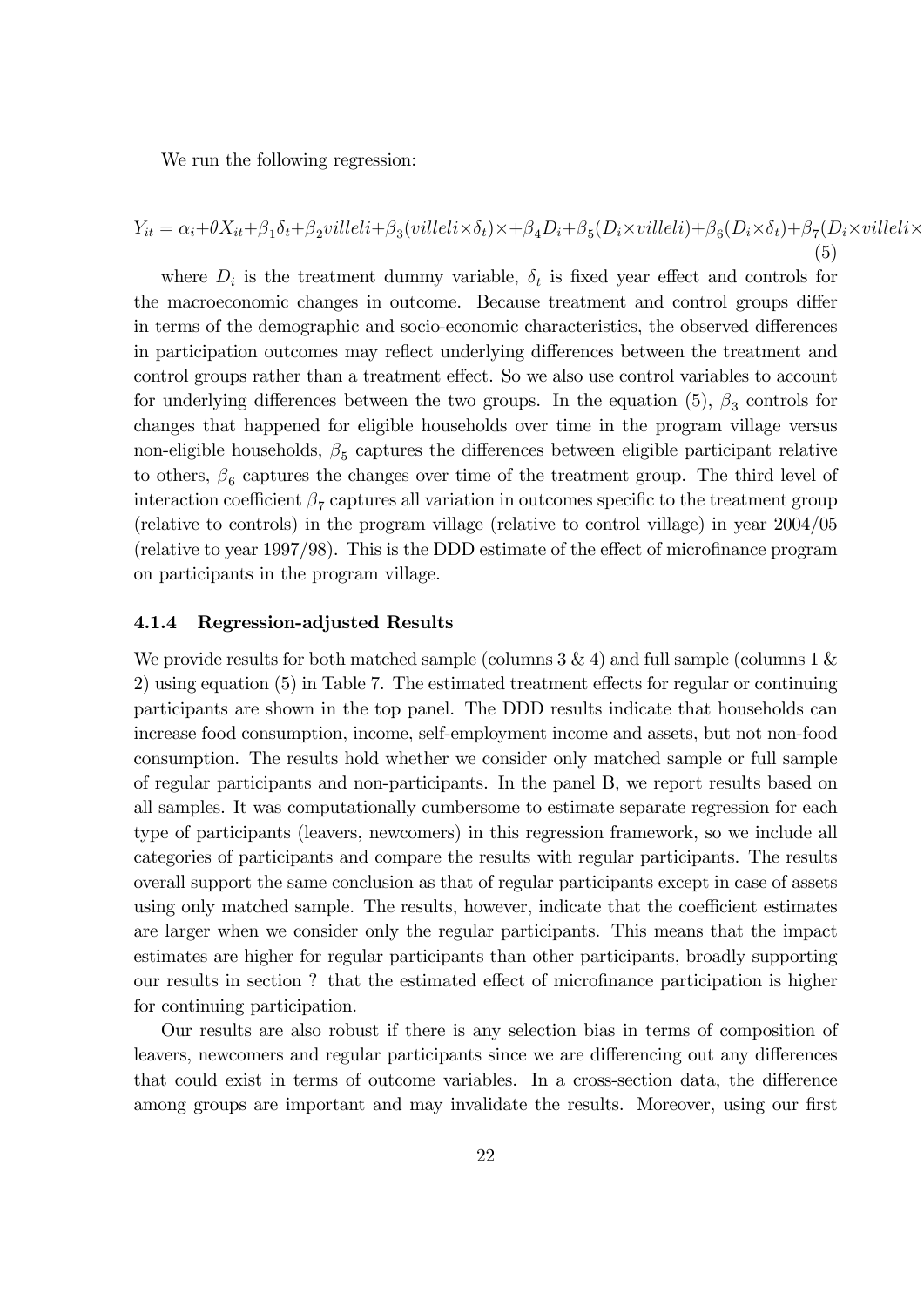round of survey data, we find that there are no significant differences among these groups in terms of both outcome variables and demographic and other socio-economic variables. We do not provide results here since the selection bias in terms of timing of participation or leaving the program are not main concern as we are using panel data and are able to track all these households. The detail results on checking this type of selection bias are available upon request from the authors.

# 5 Conclusion

This research utilizes new data to track the effect of different term participation in microfinance, and the lasting impacts of program participation for those who dropped-out from the program. Using the longest and largest ever panel data of microfinance households, we have been able to investigate the longer, as well as shorter, run impacts of microfinance programs.

Based on our analysis of the evaluation from the full set of data using the regression based fixed effects and random growth model estimation, we find that impact estimates are positive for different outcome measures (except income in some cases). Our use of regression-adjustment DDD methods also broadly confirms the findings based on matching approach. However, matching approach allows us to estimate the heterogenous treatment effects for different participation depending on their length of participation in microfinance. It has the advantages that it does not rely on functional form assumption that regression-based approach requires. However, matching produces a larger standard error than the regression estimates, hence matching estimates are less efficient. We focus on magnitude of the coefficient rather than its statistical significance (see McCloskey and Ziliak (1996) and Hamermesh and Trejo (2000) for the rationales of looking at economic significance instead of its statistical significance).

Some conclusions about medium term and long-term impacts are possible from our findings. Although we are uncertain about the precise magnitude of the ultimate longterm impacts, the gains beyond the participation period lasted in all cases except in case of consumption expenditure. The regular participants gain in all outcome measures, and the treated-untreated differentials are larger imply that long-term participation in microfinance can in fact help households more than not participating at all. The impact estimates are larger than those who participated newly-implying that larger benefits can accrue in the long-term participation. The increase in size of treated-untreated differentials are decaying if we compare long-term drop-outs and recent drop-outs. Since we do not have year-to-year information for outcome variable, we do not know exactly when the benefits of the program for the leaver started to decline or halted. Despite the findings that the impact estimates are lower including drop-outs in the treatment groups, we cannot tell precisely that drop-outs leave the program because they are unsuccessful (as they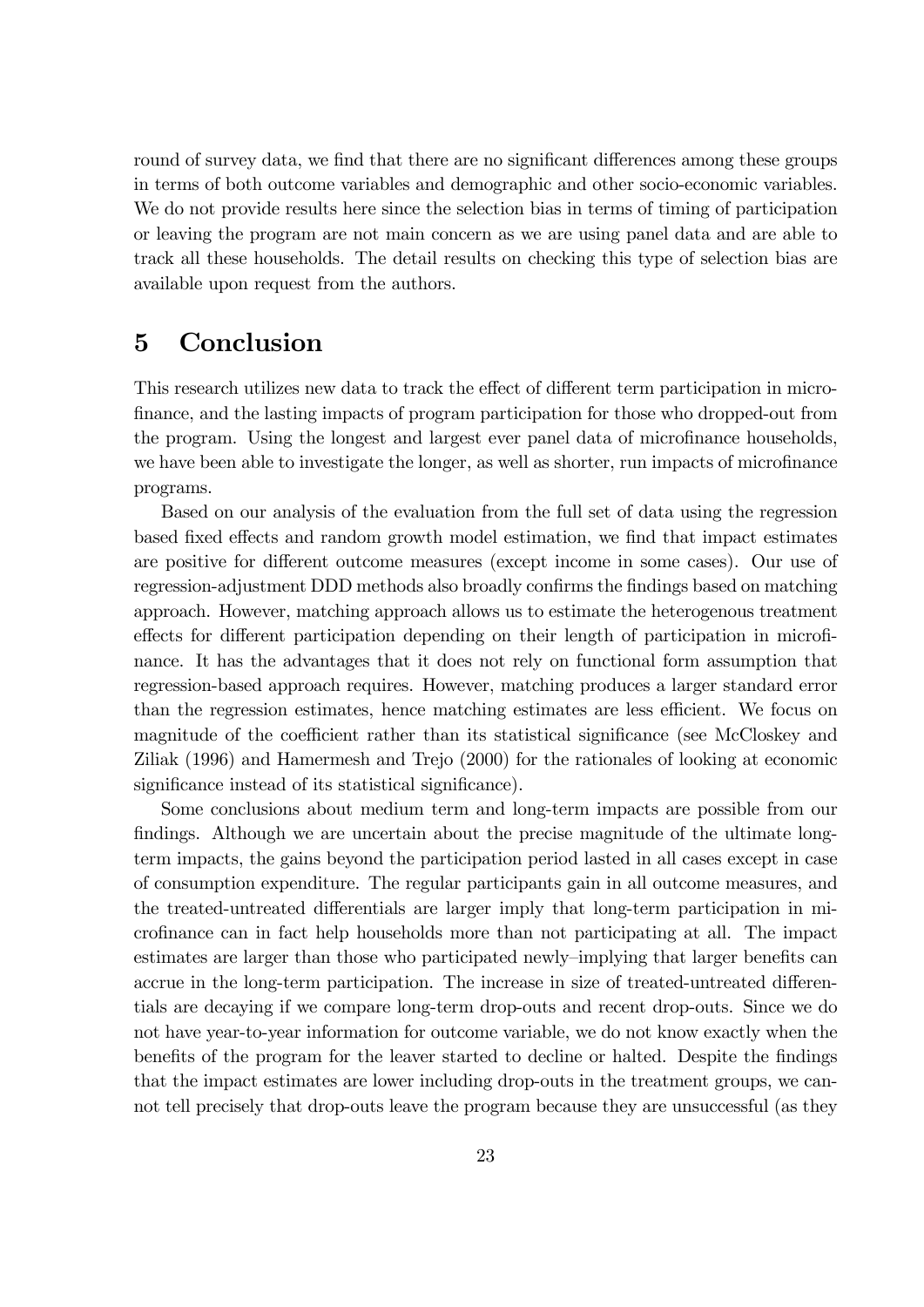no longer borrow from a MFI). Rather the differential results could be attributed to the additional gains due to longer time participation or more credit borrowed from MFI. Our results, however, indicate that benefits may not last indefinitely following withdrawals from the program. The overall impact estimates are positive for leavers, so in calculating the total impact of the participation, we should also add the impact of leavers with the impact estimates of regular participants. The estimated impact is underestimated if we exclude the leavers since total impact of the program is equal to benefits to continuing participants plus drop-outs.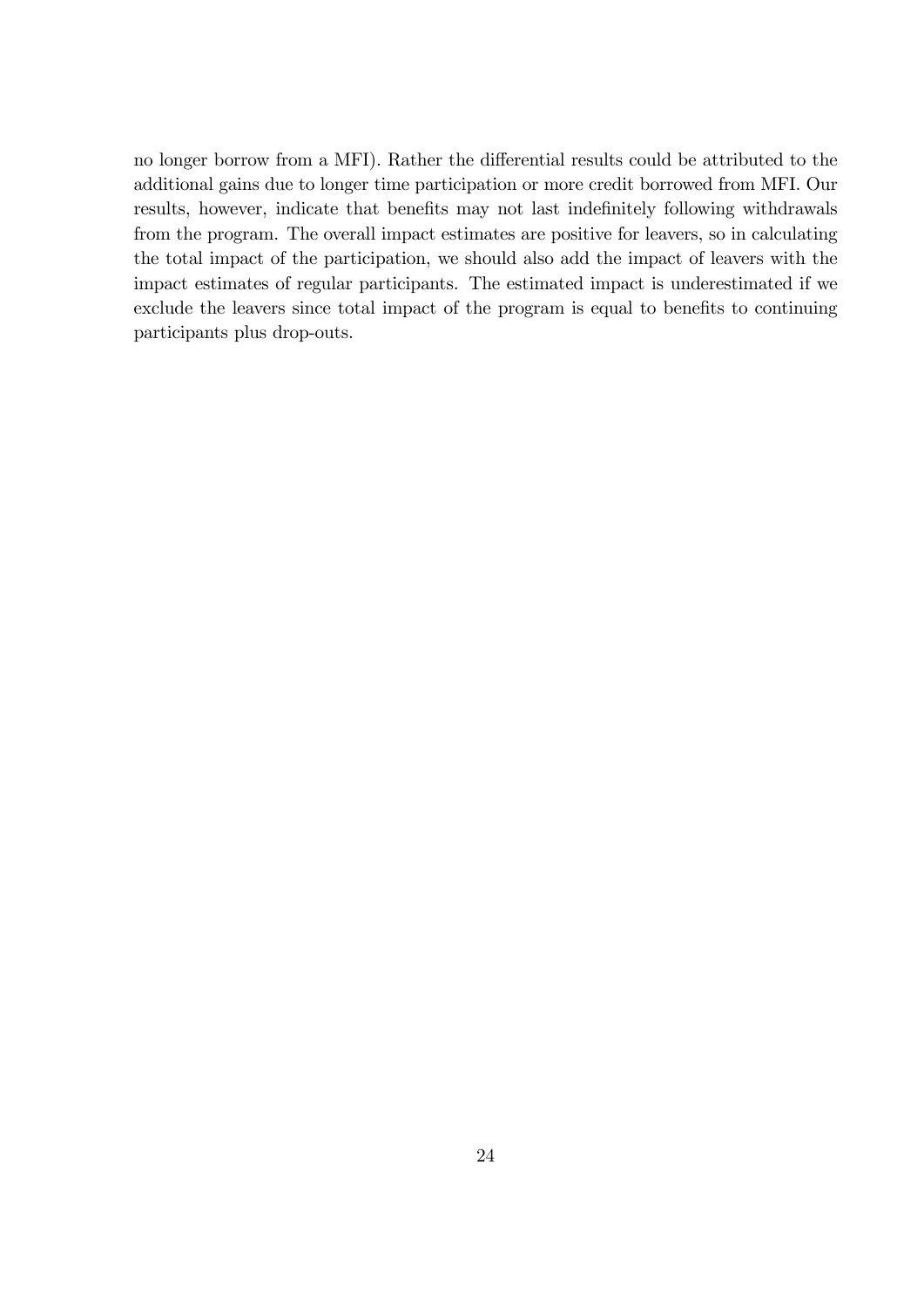# References

Alexander-Tedeschi, A., and D. Karlan. 2006 "Cross-sectional Impact Analysis: Bias from Dropouts", Working paper

Ashenfelter, O. 1978. "Estimating the Effect of Training Programs on Earnings." Review of Economics and Statistics, 60:1, pp. 47-57.

Ashenfelter, O., and D. Card. 1985. "Using the Longitudinal Structure of Earnings to Estimate the Effect of Training-Programs." Review of Economics and Statistics, 67:4, pp. 648-60.

Bertrand, M., E. Duflo, and S. Mullainathan 2004. "How much should we trust differences-in-differences estimates?" Quarterly Journal of Economics, 119:1, pp. 249-75.

Coleman, B. 1999. "The impact of group lending in Northeast Thailand." Journal of Development Economics, 60:1, pp. 105-41.

Dehejia, R. and S. Wahba. 1999. "Causal effects in, nonexperimental studies: Reevaluating the evaluation of training programs." Journal of the American Statistical Association, 94:448, pp. 1053-62.

Dehejia, R. and S. Wahba. 2002. "Propensity score matching methods for noexperimental causal studies." Review of Economics and Statistics, Vol. 84, pp 151-61.

Donald, S. and K. Lang (2007). Inference with Difference-in-Differences and Other Panel Data. 89: 221-233.

Falaris, E. 2003. "The effect of survey attrition in longitudinal surveys: evidence from Peru, Cote d'Ivoire, and Vietnam." Journal of Development Economics, 70, pp.133-157.

Fitzgerald, J., G. Peter, and R. Moffit. 1998. "An Analysis of Sample Attrition in Panel Data: The Michigan Panel Study of Income Dynamics." Journal of Human Resources 33(2):251-299.

Friedberg, L. 1998. "Did Unilateral Divorce Raise Divorce Rates? Evidence from Panel Data." American Economic Review, 88:3, pp. 608-27.

Friedlander, D., and G. Burtless. 1995 "Five Years After: The Long-Term Effects of Welfare-to-Work Programs" New York: Russell Sage Foundation.

Gruber, J.. 1994. "The Incidence of Mandated Maternity Benefits." American Economic Review, 84:3, pp. 622-41.

Hamermesh, D. and S. Trejo. 2000. "The Demand for Hours of Labor: Direct Evidence from California." Review of Economics and Statistics, 82:1, pp. 38-47.

Heckman, J., N. Hohmann, J. Smith, and M. Khoo. 2000. "Substitution and Dropout Bias in Social Experiments: A Study of an Influential Social Experiment." Quarterly Journal of Economics, 115:2, pp. 651-94.

Heckman, J. and V. Hotz. 1989. "Choosing Among Alternative Nonexperimental Methods for Estimating the Impact of Social Programs: The Case of Manpower Training." Journal of the American Statistical Association, 84:408, pp. 862-74.

Heckman J., H. Ichimura, and P. Todd. 1997. "Matching as an econometric evaluation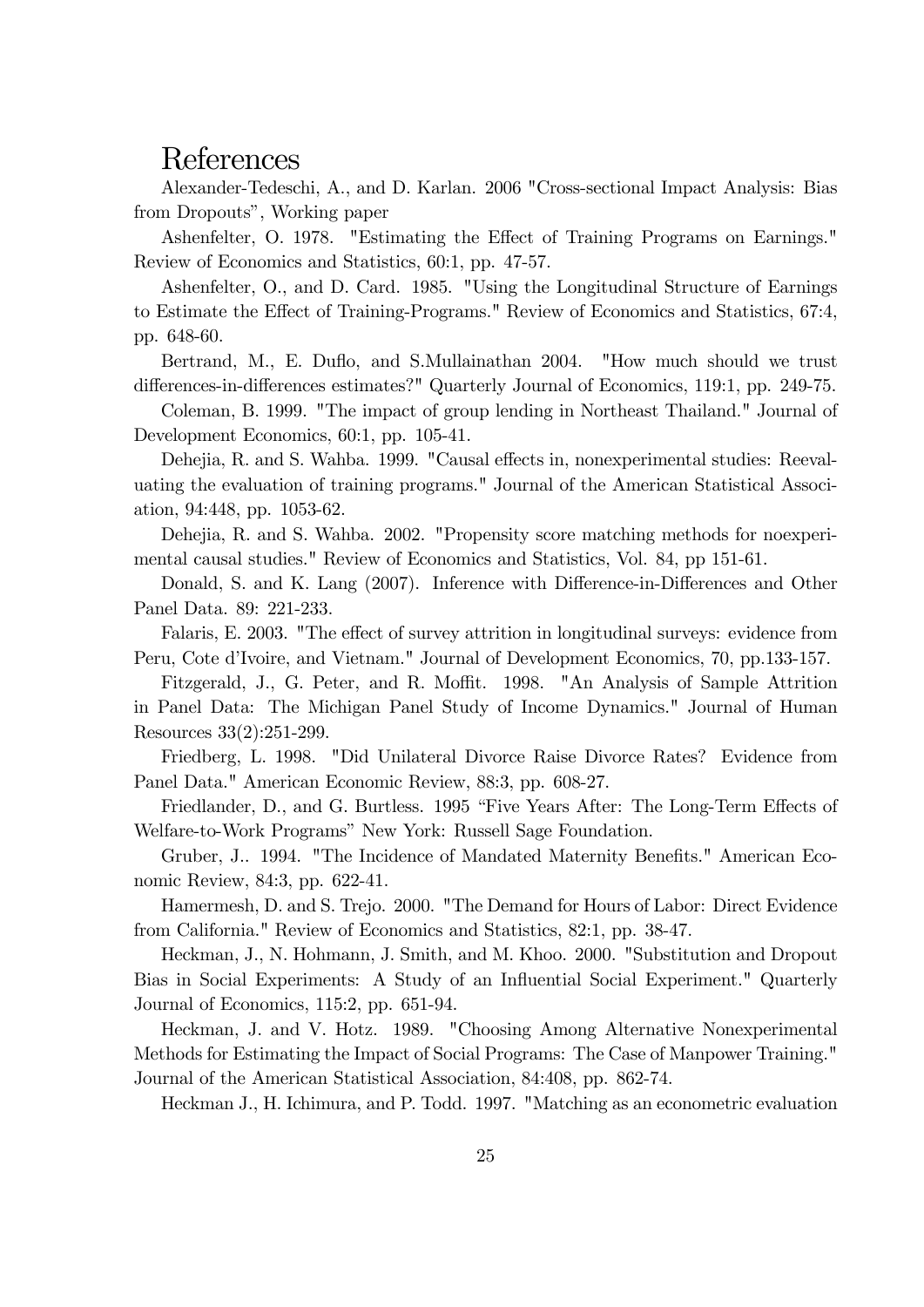estimator: Evidence from evaluating a job training programme." Review of Economic Studies, 64:4, pp. 605-54.

Heckman, J. and J. Smith. 2004. "The Determinants of Participation in a Social Program: Evidence from a Prototypical Job Training Program." Journal of Labor Economics. 22(4): 243-298.

Heckman, J, J. Smith, C. Taber. 1998. "Accounting for dropouts in evaluations of social programs." Review of economics and statistics, 80:1, pp. 1-14.

Hotz, J., G. Imbens, and J. Klerman. 2006. "Evaluating the differential effects of alternative welfare-to-work training components: A reanalysis of the California GAIN program." Journal of Labor Economics, 24:3, pp. 521-66.

Imbens, G., and J. Angrist. 1994. "Identification and Estimation of Local Average Treatment Effects." Econometrica, 62:2, pp. 467-75.

Islam, A. (2007). "Who Benefits from Microfinance? The Impact Evaluation of Large Scale Programs in Bangladesh" Working Paper

Kaboski J., R.Townsend 2005. "Policies and impact: An analysis of village-level microfinance institutions." Journal of the European Economic Association, 3:1, pp. 1-50.

Karlan, D. and J. Zinman. 2008. "Expanding Credit Access: Using Randomized Supply Decisions to Estimate the Impacts", Working paper

Michalopoulos, C., H. Bloom, and C. Hill. 2004. "Can Propensity Score Methods Match the Findings from a Random Assignment Evaluation of Mandatory Welfare-to-Work Programs?" Review of Economics and Statistics, Vol. 86: 156-79.

Khandker, S. 2005. "Microfinance and Poverty: Evidence Using Panel Data from Bangladesh." World Bank Economic Review, 19:2, pp. 263-86.

McCloskey, D. and S. Ziliak. 1996. "The Standard Error of Regressions." Journal of Economic Literature, 34:1, pp. 97-114.

Morduch, J. 1998. "Does Microfinance Really Help the Poor? New Evidence from Flagship Programs in Bangladesh." New York University: New York.

Papke, L. 1994. "Tax policy and urban development : Evidence from the Indiana enterprise zone program." Journal of Public Economics, 54:1, pp. 37-49.

Pitt, M. and S. Khandker. 1998. "The Impact of Group-Based Credit Programs on Poor Households in Bangladesh: Does the Gender of Participation Matter?" Journal of Political Economy, 106:5, pp. 958.

Ravallion, M. 2006. "Evaluating Anti-Poverty Programs." In R.E. Evenson, and T.P. Schultz eds., Handbook of Development Economics. Vol. 4. Amsterdam: North-Holland, forthcoming

Ravallion, M. and S. Chen. 2005. "Hidden impact? Household saving in response to a poor-area development project." Journal of Public Economics, 89:11-12, pp. 2183-204.

Ravallion, M., E. Galasso, T., P. E.Lazo. 2005. "What can ex-participants reveal about a programís impact?" Journal of Human Resources, 40:1, pp. 208-30.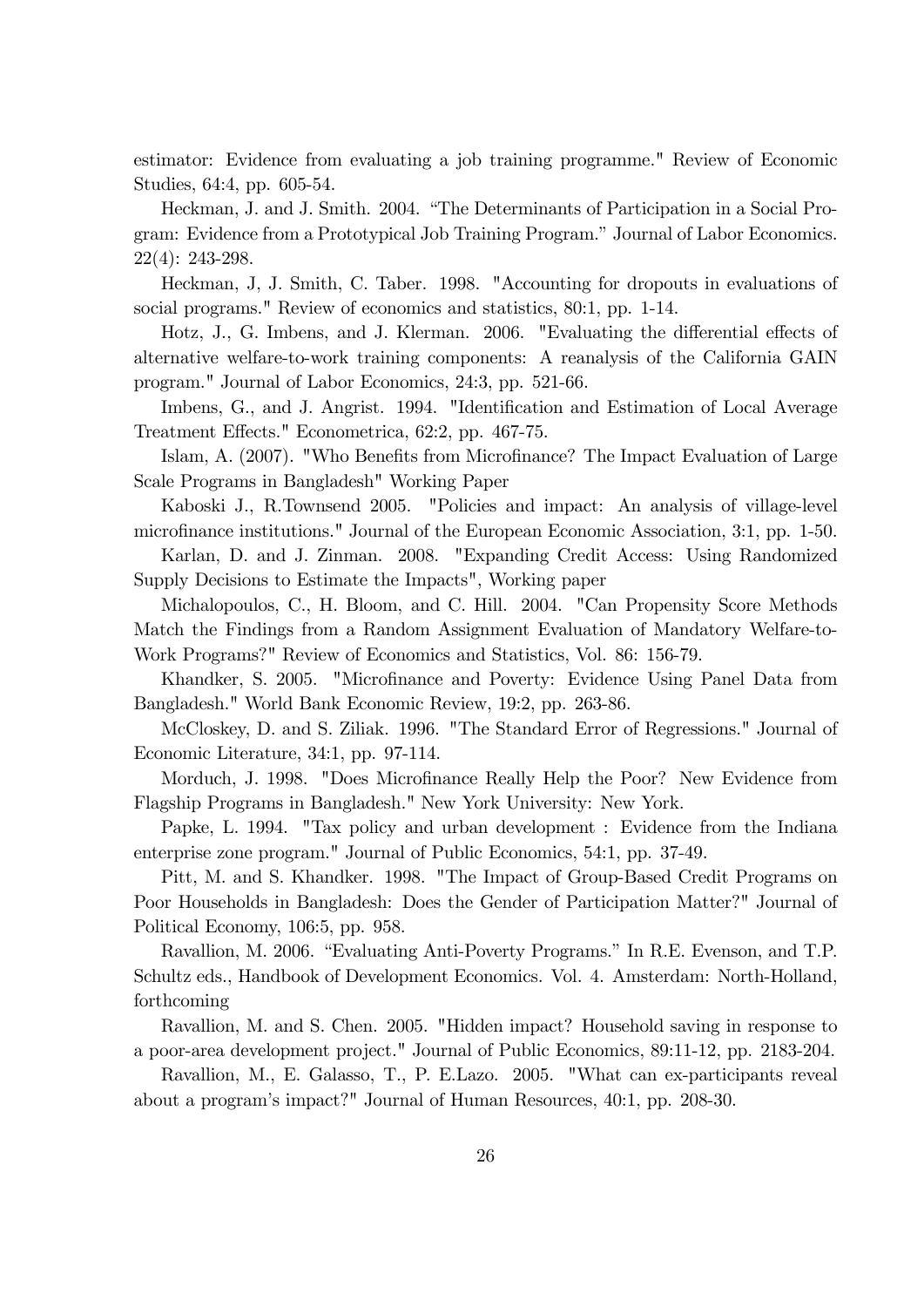Rosenbaum P., D. Rubin 1983. "The Central Role of the Propensity Score in Observational Studies for Causal Effects." Biometrika, 70:1, pp. 41-55.

Smith, J. and P. Todd. 2005. "Does Matching Overcome LaLonde's Critique of Nonexperimental Estimators?" Journal of Econometrics 125(1-2): 305-353

Thomas, D., E. Frankenberg, and J. Smith. 2001. "Lost but Not Forgotten: Attrition and Follow-up in the Indonesia Family Life Survey." Journal of Human Resources 36(3):556-592.

World Bank (2007) "Microfinance in South Asia: Toward Financial Inclusion for the Poor" Washingrton D.C., December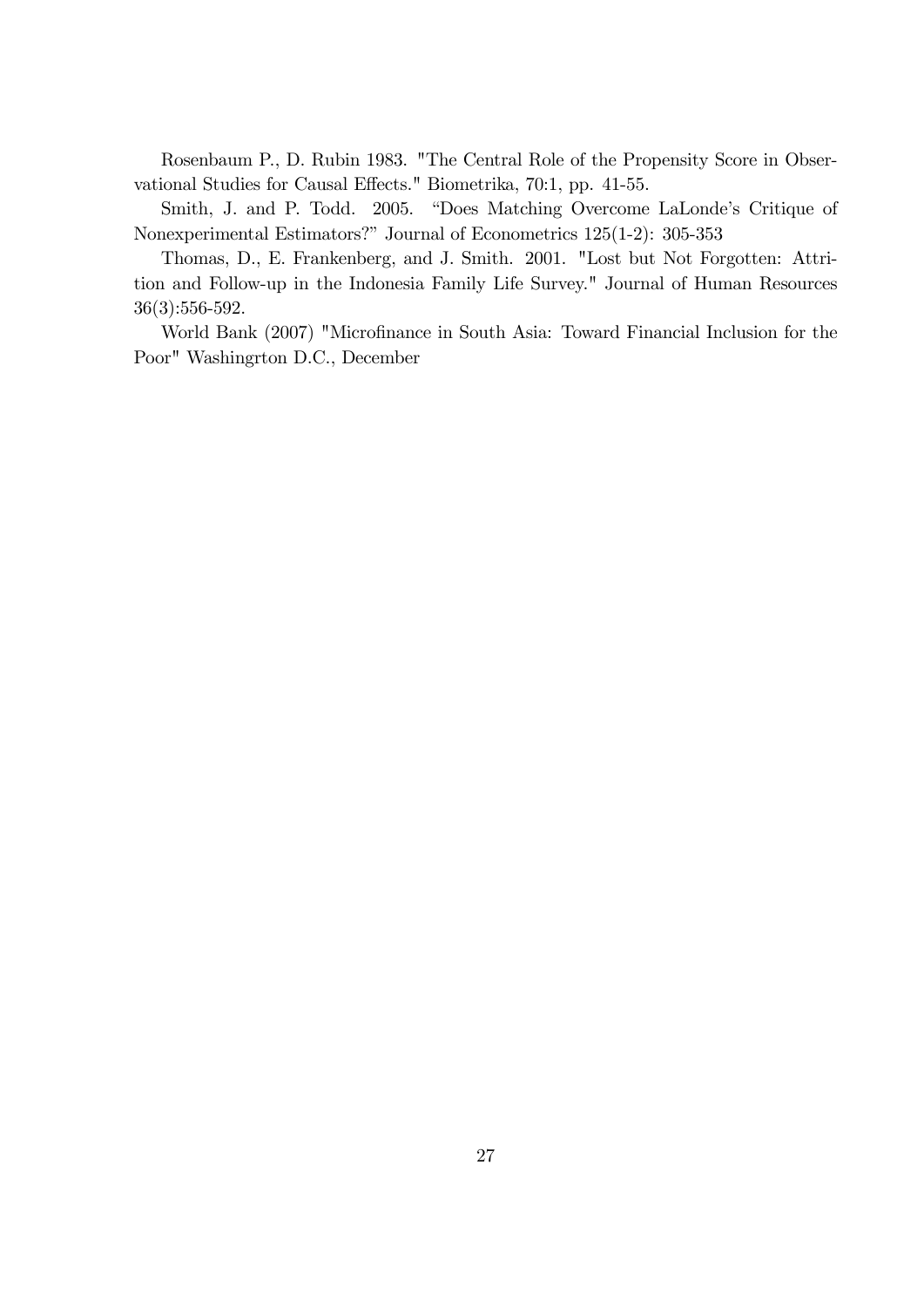# Appendix: Variables used in the estimation of propensity score: Household Level variables:

Age of household head (age is divided into different groups), square of the age of household head, sex of household head, marital status of household head, education level of household head and spouse (illiterate, can sign only, can read only, can read and write), whether household head has spouse, Highest grade achieved by a member in the household, total arable land owned by household, Number of children age below 6 years, age 6-15, dependency ratio, number of 15-60 years old male and female member, number of daughter, son, type of family (joint family or semi-nuclear, nuclear), dummies for occupation of the household head (farmer, agricultural labour, non-agricultural labour, self-employed or businessman, professional or salaried job holder, any other job), Electricity connection, Number of living room (beside bathroom/kitchen), if cement or brick used in any of the living room, whether condition of house is good, liveable, or dirty, whether household has separate kitchen, toilet facility.

#### Village level Variable:

Presence or absence of primary school, secondary school or college, health facility, adult male wage in the village, presence of brick-built road, regular market, post office, local government office, youth organization, Distance to nearest thana, number of money lenders, large farmers/traders who provides advances against crops in the village , number of small credit/savings groups in the village, price of Rice, wheat, oil, potato.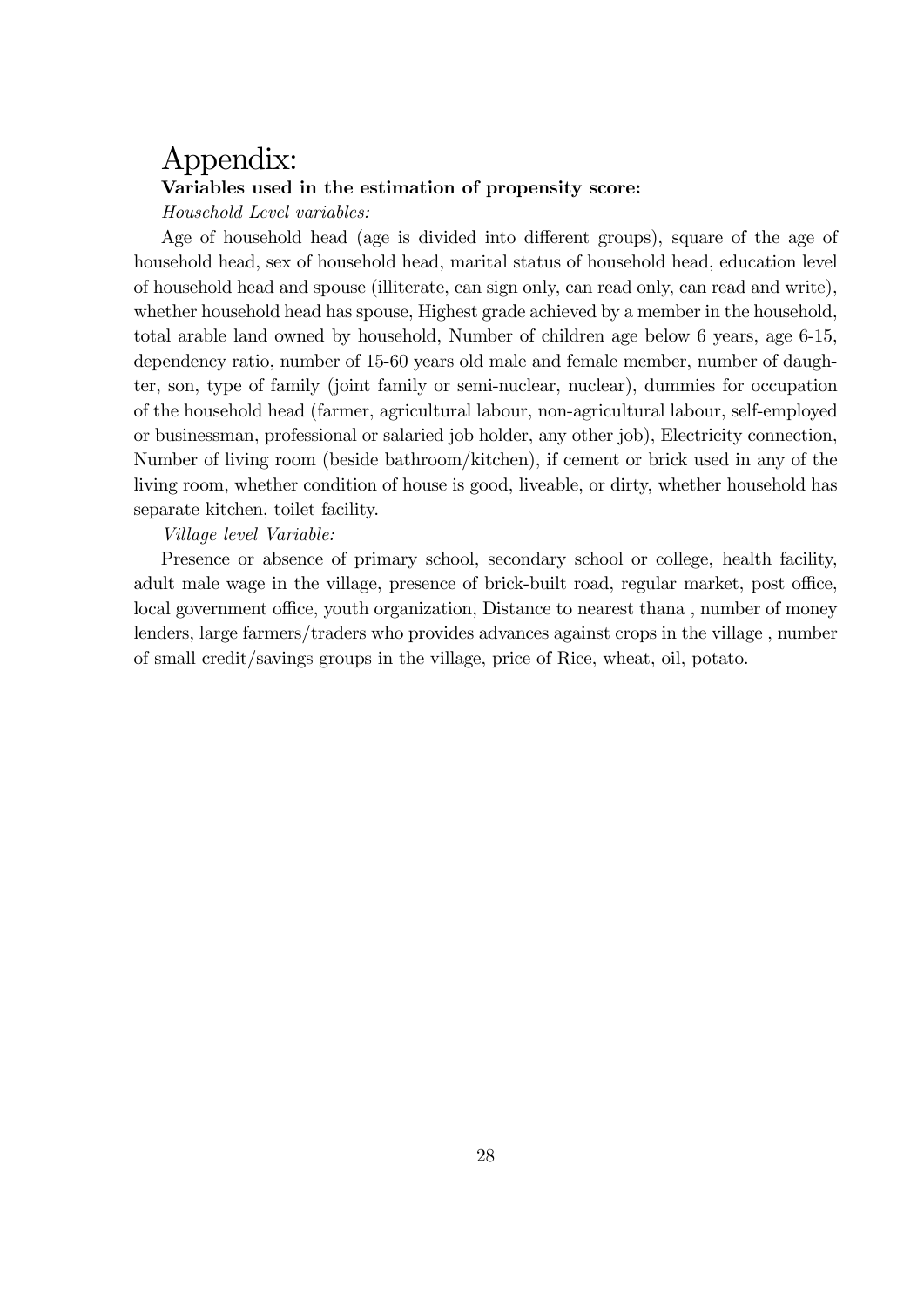|                                            |                        | All Sample $(N=2694)$    |              | Matched Sample $(N=1874)$ |
|--------------------------------------------|------------------------|--------------------------|--------------|---------------------------|
| Outcome of Interest                        | (1)                    | (2)                      | (3)          | (4)                       |
| Food Consumption Expenditure               | 0.0349                 | 0.0168                   | 0.0379       | 0.0184                    |
|                                            | $(0.0089)*$            | $(0.0069)$ **            | $(0.0109)*$  | $(0.0094) +$              |
|                                            | $(0.0104)*$            | $([0.0076]^{**}$         | $(0.0127)*$  | $(0.0100] +$              |
| Non-food consumption expenditure           | 0.1172                 | 0.1172                   | 0.1184       | 0.0304                    |
|                                            | $(0.0121)^*$           | $(0.0121)^*$             | $(0.0129)^*$ | $(0.0082)^*$              |
|                                            | $(0.0131)*$            | $\lceil 0.0092 \rceil^*$ | $(0.0121)*$  | $\lceil 0.0111 \rceil^*$  |
| Income '(excluding self-employment income) | 0.0059                 | $-0.0094$                | 0.0082       | $-0.0077$                 |
|                                            | (0.0068)               | (0.0064)                 | (0.0092)     | (0.0087)                  |
|                                            | $\lceil 0.0084 \rceil$ | [0.0085]                 | [0.0106]     | [0.0106]                  |
| Self-Employment Income1                    | 0.0983                 | 0.0977                   | 0.1389       | 0.147                     |
|                                            | $(0.0232)^*$           | $(0.0239)*$              | $(0.0299)*$  | $(0.0291)^*$              |
| Asset                                      | $-0.0169$              | 0.0462                   | $-0.0171$    | 0.0485                    |
|                                            | (0.0134)               | $(0.0084)^*$             | (0.0137)     | $(0.0109)*$               |
|                                            | [0.0167]               | $(0.0132)*$              | [0.0169]     | $\lceil 0.0151 \rceil^*$  |
| Household Fixed effects                    | Yes                    | yes                      | Yes          | yes                       |
| Time Effects                               | No                     | yes                      | No           | yes                       |

#### Table 1: Impact Estimates using Fixed Effects

#### Notes:

Standard errors in parenthesis. + significant at  $10\%$ ; \*\* significant at  $5\%$ ; \* significant at  $1\%$ .

The regressions include household demogrpahic and socio-economic variables as controls. Standard errors presented in parenthesis are corrected for clustering at the village and year level, while those in brackets are corrected using block bootstrapping

The matched sample is based on the propensity score estimated using first cross-section data using a wider set of household and village level variables. The matching protocol is given in section ?

1 Estimated coefficent is based on random effect tobit model since fixed effects tobit are biased and inconsistent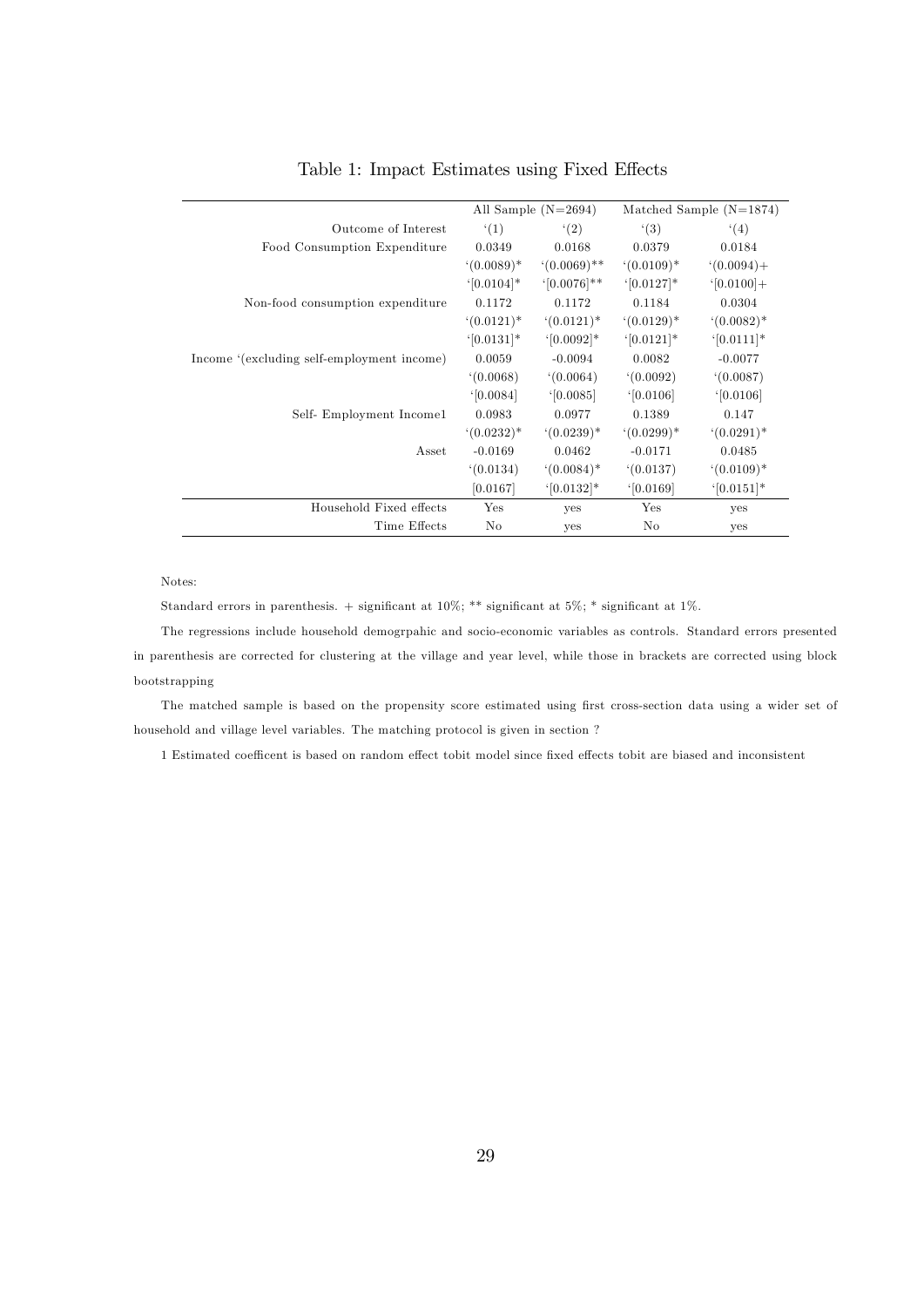|                                            |               | All Sample $(N=2691)$ |               | Matched Sample $(N=1872)$ |
|--------------------------------------------|---------------|-----------------------|---------------|---------------------------|
| Outcome of Interest                        | (1)           | (2)                   | (3)           | (4)                       |
| Changes in                                 |               |                       |               |                           |
| Food Consumption Expenditure               | 0.0494        | 0.0129                | 0.0422        | 0.0047                    |
|                                            | $(0.0241)$ ** | (0.0202)              | (0.0289)      | (0.0263)                  |
| Non-food consumption expenditure           | 0.2132        | 0.0458                | 0.2152        | 0.0434                    |
|                                            | $(0.0199)^*$  | $(0.0177)$ **         | $(0.0197)^*$  | $(0.0191)$ **             |
| Income '(excluding self-employment income) | 0.0857        | 0.0504                | 0.1035        | 0.065                     |
|                                            | $(0.0223)*$   | $(0.0194)^*$          | $(0.0251)^*$  | $(0.0234)*$               |
| Self-Employment Income                     | 0.0709        | 0.0324                | 0.1917        | 0.1561                    |
|                                            | (0.1090)      | (0.1150)              | (0.1588)      | (0.1718)                  |
| Asset                                      | $-0.09762$    | 0.03884               | $-0.08662$    | 0.0486                    |
|                                            | $(0.02632)^*$ | $(0.01421)^*$         | $(0.02189)^*$ | $(0.0159)*$               |
| Household Fixed effects                    | $_{\rm Yes}$  | yes                   | Yes           | yes                       |
| Time Effects                               | No.           | yes                   | No            | yes                       |

#### Table 2: Impact Estimates using Random Growth Models

#### Notes:

Standard errors in parenthesis. + significant at  $10\%$ ; \*\* significant at  $5\%$ ; \* significant at  $1\%$ .

The regressions include household demogrpahic and socio-economic variables as controls. Standard errors presented in parenthesis are corrected for clustering at the village and year level, while those in brackets are corrected using block bootstrapping

The matched sample is based on the propensity score estimated using first cross-section data using a wider set of household and village level variables. The matching protocol is given in section ?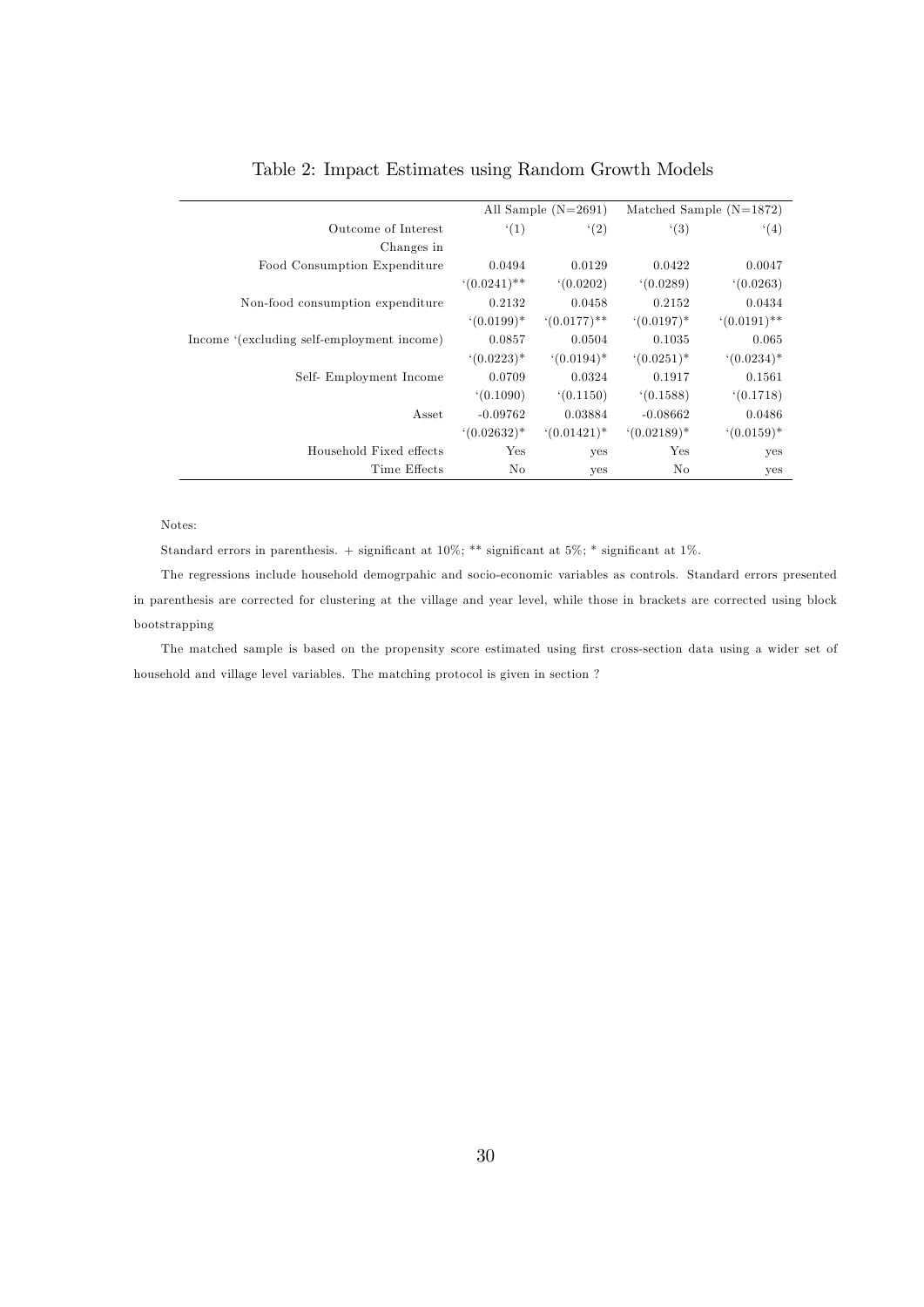1participants in 1st round but not in 2nd or 3rd round,

2participants in 2nd and 3rd round but not in 1st round)

The sample size change slightly depending on the number of match available in each case. It indicates the number of matched sample only.

Double difference (treatment group) is obtained by subtracting column (2) from column (1). Double difference (treatment group) is similarly obtained using ineligible households in program and control villages.

Matching without replacement, caliper <.0005 (.005 for ineligible group). Observations with too high or too low values are omitted in the final estimation.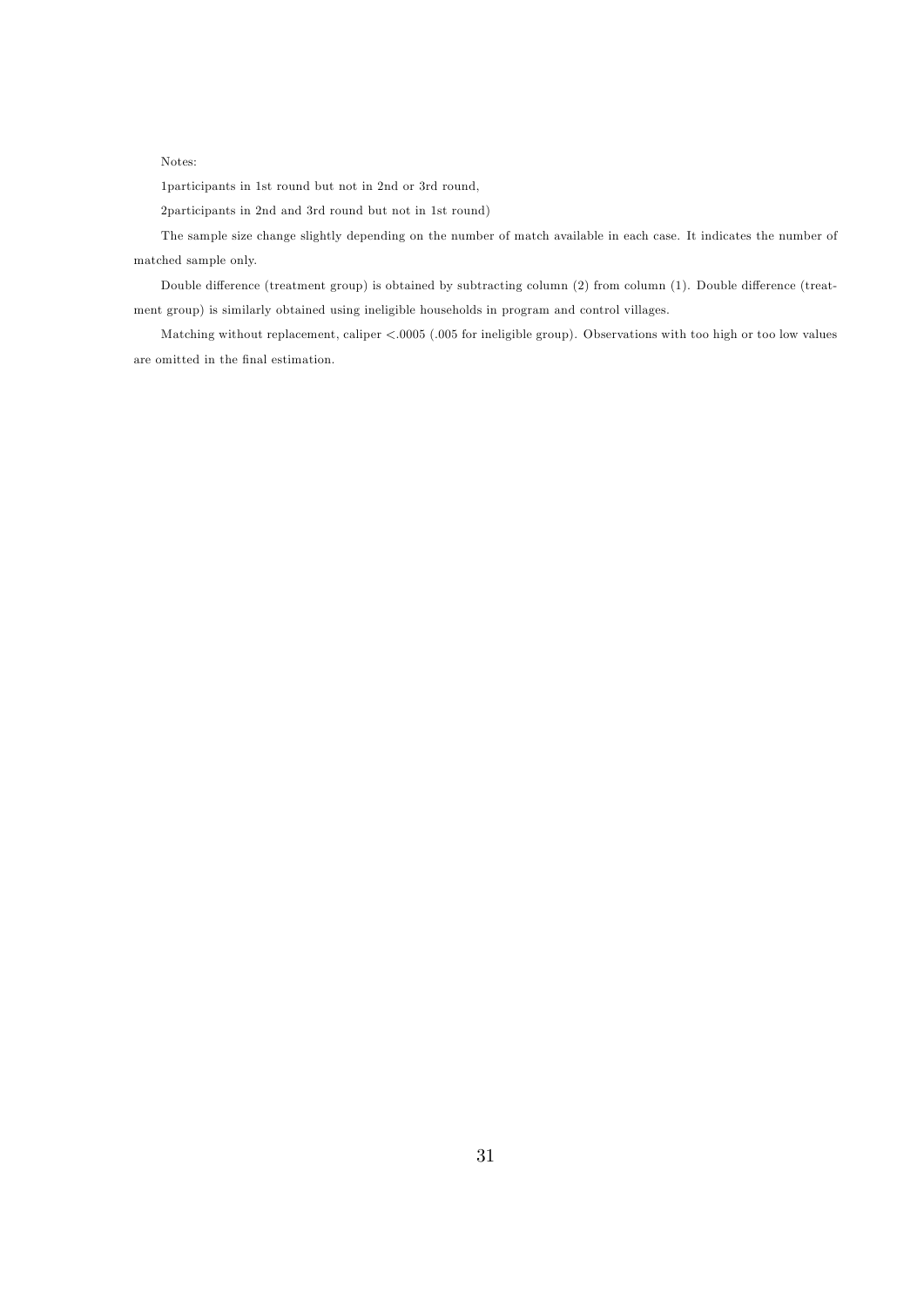|                   |            | Eligible Group $(N=574)$ |            |                                                    |           | Ineligible Group $(n=149)$ |            |            |
|-------------------|------------|--------------------------|------------|----------------------------------------------------|-----------|----------------------------|------------|------------|
|                   | Treated in | Untreated                | Location   | S.E of                                             | Control   | ${\bf Untreated}$          | Location   | S.E of     |
|                   | Program    | in Control               | Difference | Location                                           | Program   | in Control                 | Difference | Location   |
| 1997/98           | Village    | Village                  |            | $\begin{array}{c} \mathrm{Difference} \end{array}$ | Village   | Village                    |            | Difference |
| Food Consumption  | 2047.6     | 1982.0                   | 65.6       | 97.0                                               | 2632.8    | 2578.6                     | 54.3       | 200.9      |
| Non-food Cons.    | 478.3      | 610.7                    | $-132.5$   | 69.2                                               | 1248.1    | 927.4                      | 320.7      | 241.5      |
| Other Income      | 2731.8     | 3122.7                   | $-390.9$   | 201.6                                              | 3709.2    | 2812.5                     | 896.7      | 403.5      |
| self-empl. income | 912.4      | 856.7                    | 55.7       | 144.0                                              | 171.2     | 469.6                      | $-298.4$   | 195.9      |
| Asset             | 14442.7    | 18146.9                  | $-3704.2$  | 2231.2                                             | 38396.2   | 26016.5                    | 12379.7    | 5083.1     |
| 2004/05           |            |                          |            |                                                    |           |                            |            |            |
| Food Consumption  | 2783.6     | 2583.7                   | 199.9      | 136.1                                              | 3336.0    | 3290.6                     | 45.4       | 283.5      |
| Non-food Cons.    | 638.2      | 711.2                    | $-73.1$    | 76.8                                               | 1454.1    | 1129.9                     | $324.3\,$  | 273.8      |
| Income            | 3286.6979  | 3674.759                 | 932.5      | 419.7                                              | 7095.0    | 6374.2                     | 720.8      | 814.0      |
| self-empl. income | 963.1      | 651.1                    | 312.0      | 164.2                                              | 135.2     | 315.1                      | $-179.9$   | 253.6      |
| Asset             | 14645.5    | 16209.9                  | $-1564.4$  | 2113.3                                             | 42049.8   | 33494.6                    | 8555.3     | 6732.0     |
| Time Difference   |            |                          |            |                                                    |           |                            |            |            |
| Food Consumption  | 736.0      | 601.7                    |            |                                                    | 703.2     | 712.0                      |            |            |
| Non-food Cons.    | 159.9      | 100.5                    |            |                                                    | 206.0     | 202.5                      |            |            |
| Other Income      | 554.9      | 552.1                    |            |                                                    | 3385.8    | 3561.7                     |            |            |
| self-empl. income | 50.7       | $-205.6$                 |            |                                                    | $-36.0$   | $-154.5$                   |            |            |
| Asset             | 202.8      | $-1937.0$                |            |                                                    | 3653.7    | 7478.1                     |            |            |
| Double Difference |            | s.e                      | $%$ Gain   |                                                    |           | s.e                        |            |            |
| Food Consumption  | 134.3      | 167.1                    | 6.6        |                                                    | $-8.8$    | 347.4                      |            |            |
| Non-food Cons.    | 59.4       | 103.4                    | 12.4       |                                                    | $3.5\,$   | 365.2                      |            |            |
| Other Income      | 2.8        | 465.6                    | 0.1        |                                                    | $-175.9$  | 908.5                      |            |            |
| self-empl. income | 256.3      | 218.4                    | 28.1       |                                                    | 118.5     | 320.4                      |            |            |
| Asset             | 2139.9     | 3073.1                   | 14.8       |                                                    | $-3824.4$ | 8435.5                     |            |            |
| Triple Difference |            | s.e                      | $\%$ Gain  |                                                    |           |                            |            |            |
| Food Consumption  | 143.2      | 385.5                    | 7.0        |                                                    |           |                            |            |            |
| Non-food Cons.    | 55.9       | 379.5                    | 11.7       |                                                    |           |                            |            |            |
| other Income      | 178.7      | 1020.9                   | 6.5        |                                                    |           |                            |            |            |
| self-empl. income | 137.8      | 387.8                    | 15.1       |                                                    |           |                            |            |            |
| Asset             | 5964.3     | 8977.9                   | 41.3       |                                                    |           |                            |            |            |

### Table 3: DDD Estimates of the impact of Microfinance on Continuing Participants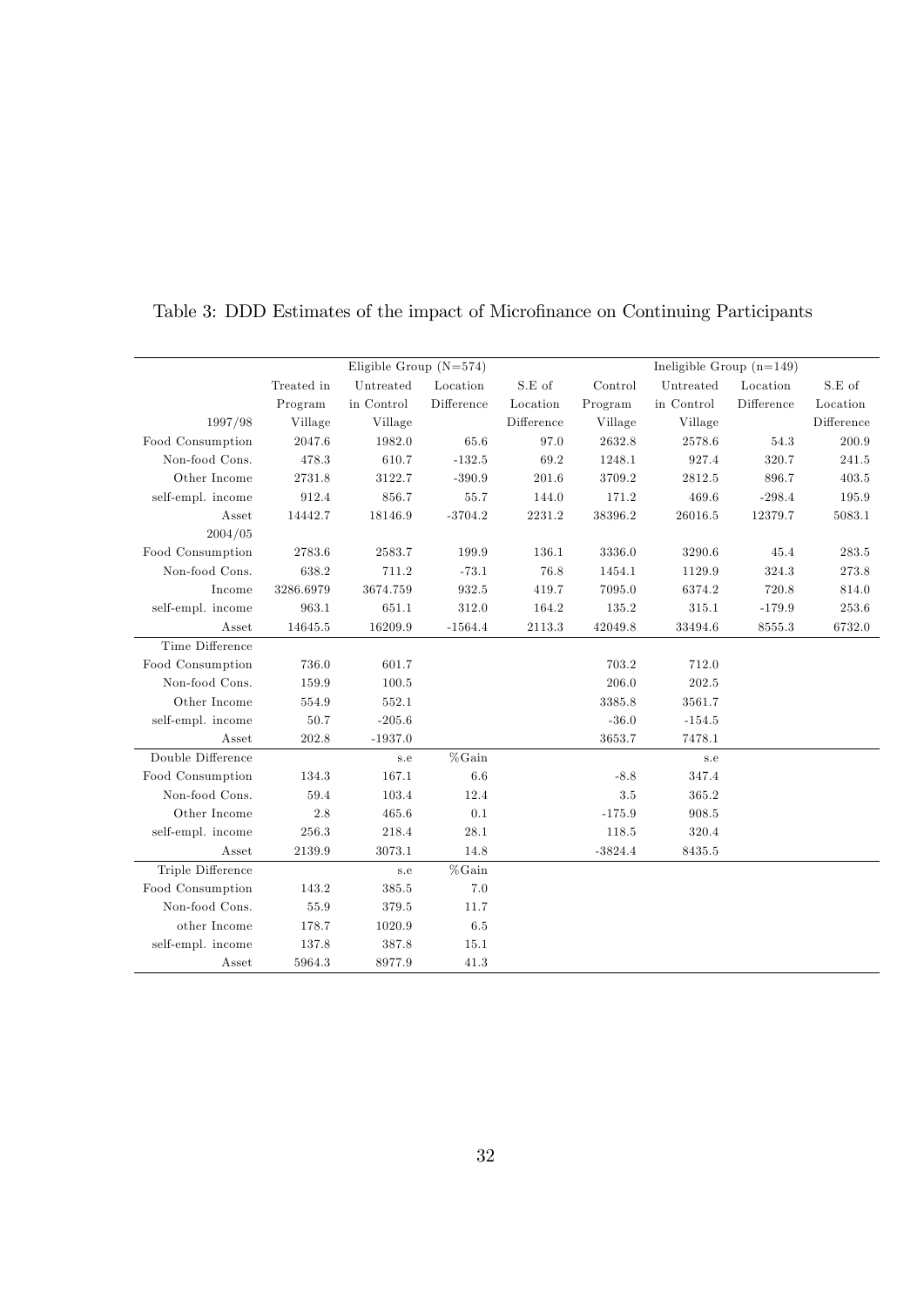|                 |           |                   |           | Long-run effects of participation (leavers1) $(N=160)1$ | Medium-run effects of participation (leavers2) $(N=365)2$ |           |           |            |  |
|-----------------|-----------|-------------------|-----------|---------------------------------------------------------|-----------------------------------------------------------|-----------|-----------|------------|--|
|                 |           | Single difference | DD        | <b>DDD</b>                                              | Single difference                                         |           | DD        | <b>DDD</b> |  |
|                 | 1997/98   | 2004/05           | Treated   |                                                         | 1997/98                                                   | 2004/05   | Treated   |            |  |
| Food Cons.      | 124.09    | $-90.11$          | $-214.21$ | $-205.37$                                               | 101.65                                                    | $-71.97$  | $-173.62$ | $-164.78$  |  |
|                 | (135.80)  | (197.06)          | (239.32)  | (421.85)                                                | (99.87)                                                   | (139.25)  | (171.36)  | (387.36)   |  |
| Non-food Cons   | 10.53     | 62.93             | 52.4      | 48.88                                                   | $-40.37$                                                  | 11.02     | 51.39     | 47.87      |  |
|                 | (121.72)  | (144.68)          | (189.07)  | (411.20)                                                | (77.08)                                                   | (92.57)   | (120.46)  | (384.51)   |  |
| Other income    | 232.07    | 161.7121          | $-70.36$  | 105.57                                                  | $-25.34$                                                  | 237.1092  | 262.45    | 157.27     |  |
|                 | (321.10)  | (506.46)          | (599.67)  | (1088.58)                                               | (217.11)                                                  | (341.49)  | (404.67)  | (994.57)   |  |
| self-empl. inc. | $-158.23$ | 38.94             | 197.18    | 78.7                                                    | $-23.61$                                                  | 115.96    | 139.57    | 21.08      |  |
|                 | (152.77)  | (275.79)          | (315.27)  | (449.54)                                                | (156.18)                                                  | (188.67)  | (244.92)  | (403.33)   |  |
| Asset           | $-442.08$ | $-661.73$         | $-219.64$ | 3604.8                                                  | $-3866.56$                                                | $-663.87$ | 3202.69   | 7027.13    |  |
|                 | (3373.77) | (3014.01)         | (4524.00) | (9572.05)                                               | (2664.35)                                                 | (2371.47) | (3566.88) | (9158.62)  |  |

Table 4: DDD Estimates of the impact of Microfinance on "Leavers"

Table 5: DDD Estimates of the impact of Microfinance on "Newcomers"

|                 |            | Medium-term participation Impact (Newcomers1)1 |           |            | Short-term participation effects (newcomers2)2 |                             |            |            |  |
|-----------------|------------|------------------------------------------------|-----------|------------|------------------------------------------------|-----------------------------|------------|------------|--|
|                 |            | Single difference $(N=228)$                    | DD        | <b>DDD</b> |                                                | Single difference $(N=110)$ | DD         | <b>DDD</b> |  |
|                 | 1997/98    | 2004/05                                        | Treated   |            | 1997/98                                        | 2004/05                     | Treated    |            |  |
| Food Cons.      | $-162.38$  | $-239.99$                                      | -77.61    | $-68.77$   | $-332.14$                                      | $-13.51$                    | 318.63     | 327.47     |  |
|                 | (125.36)   | (120.99)                                       | (174.22)  | (388.64)   | (179.95)                                       | (240.47)                    | (300.34)   | (459.23)   |  |
| Non-food Cons.  | $-100.02$  | $-101.73$                                      | $-1.71$   | $-5.24$    | $-90.86$                                       | $-164.49$                   | -73.63     | $-77.15$   |  |
|                 | (101.39)   | (81.40)                                        | (130.02)  | (387.61)   | (89.58)                                        | (100.72)                    | (134.79)   | (389.24)   |  |
| Other income    | $-656.92$  | -730.75                                        | -73.83    | 102.1      | $-156.84$                                      | $-120.64$                   | 36.19      | 212.13     |  |
|                 | (270.56)   | (424.90)                                       | (503.73)  | (1038.82)  | (326.45)                                       | (391.95)                    | (510.09)   | (1041.92)  |  |
| self-empl. inc. | $-3.91$    | 127.82                                         | 131.73    | 13.25      | 427.84                                         | 647.71                      | 219.88     | 101.4      |  |
|                 | (163.41)   | (145.56)                                       | (218.84)  | (388.04)   | (240.51)                                       | (390.42)                    | (458.56)   | (559.43)   |  |
| Asset           | $-6244.59$ | $-5962.75$                                     | 281.84    | 4106.28    | 1576.83                                        | $-4048.3$                   | $-5625.12$ | $-1800.68$ |  |
|                 | (3129.44)  | (2682.04)                                      | (4121.50) | (9388.52)  | (3476.51)                                      | (2572.95)                   | (4325.07)  | (9479.66)  |  |
|                 |            |                                                |           |            |                                                |                             |            |            |  |

1participants in 2nd and 3rd and but not in 1st

2participants in only 3rd and but not in 1st or 2nd round

Double difference (treatment group) is obtained by subtracting column (2) from column (1). Double difference (treatment group) is similarly obtained using ineligible households in program and control villages.

Matching without replacement, caliper <.0005 (.005 for ineligible group). Observations with too high or too low values are omitted in the final estimation.

The sample size change slightly depending on the number of match available in each case. It indicates the number of matched sample only.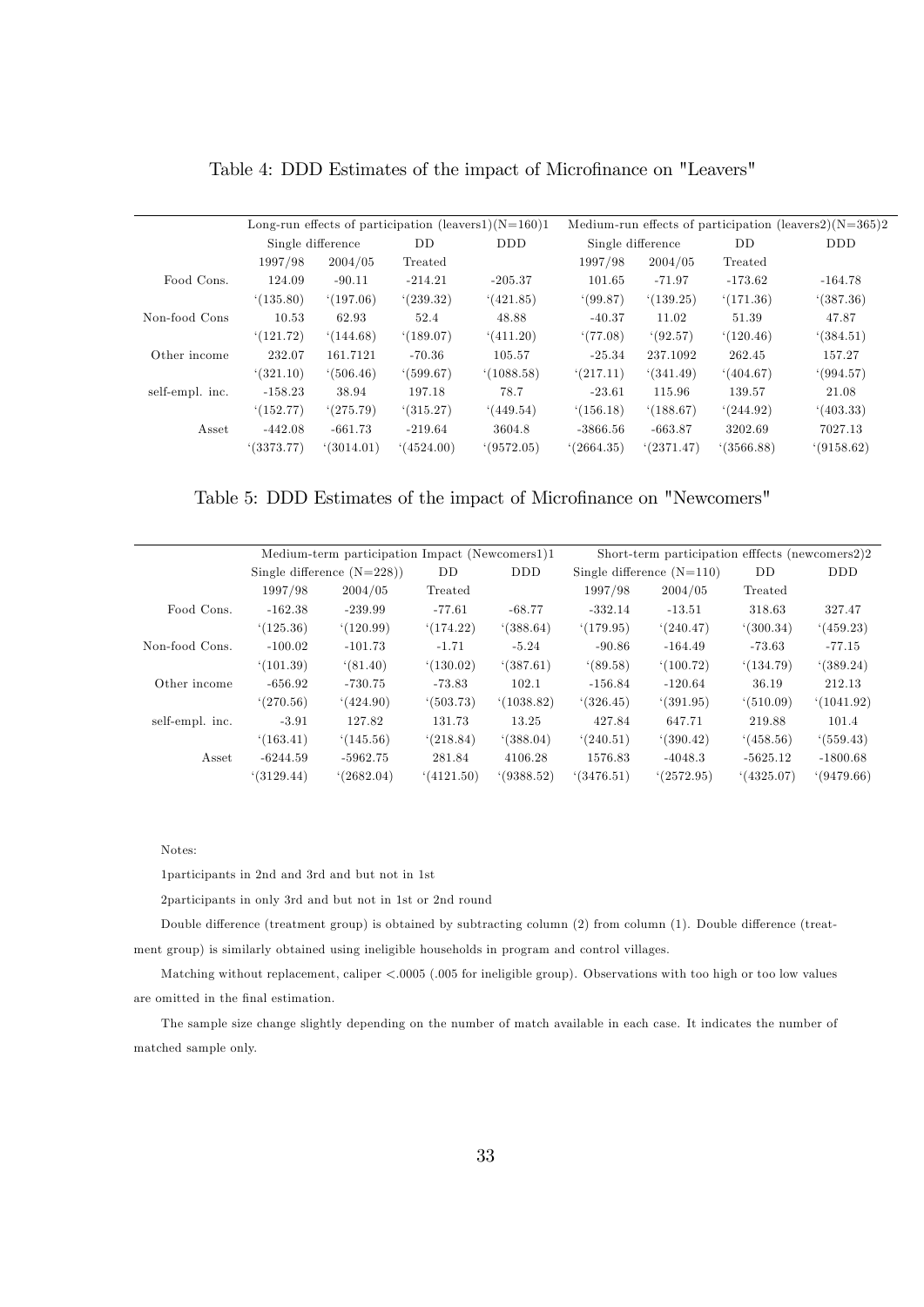|                   | DD regular | DD leaver | DDD (Ravallion) | <b>DDD</b> |
|-------------------|------------|-----------|-----------------|------------|
| Food Cons.        | 134.32     | $-214.21$ | 348.52          | 143.16     |
|                   | (167.09)   | (239.32)  | (386.51)        | (385.49)   |
| Non-food Cons.    | 59.4       | 52.4      | 7               | 55.88      |
|                   | (103.38)   | (189.07)  | (103.62)        | (379.50)   |
| Other income      | 1323.33    | $-70.36$  | 1393.69         | 1499.26    |
|                   | (465.62)   | (599.67)  | (1469.41)       | (1020.89)  |
| self-empl. income | 256.27     | 197.18    | 59.09           | 137.79     |
|                   | (218.42)   | (315.27)  | (226.27)        | (387.81)   |
| A sset            | 2139.85    | $-219.64$ | 2359.5          | 5964.29    |
|                   | (3073.13)  | (4524.00) | (3874.45)       | (8977.85)  |

Table 6: DDD estimates of program participation: Stayers versus leavers

DDD (Ravallion) are estimated following Ravallion et al. (2005) and is derived by subtracting column (1) from column (2). The last column levelled as DDD is taken from previous estimates to compare results with column (3)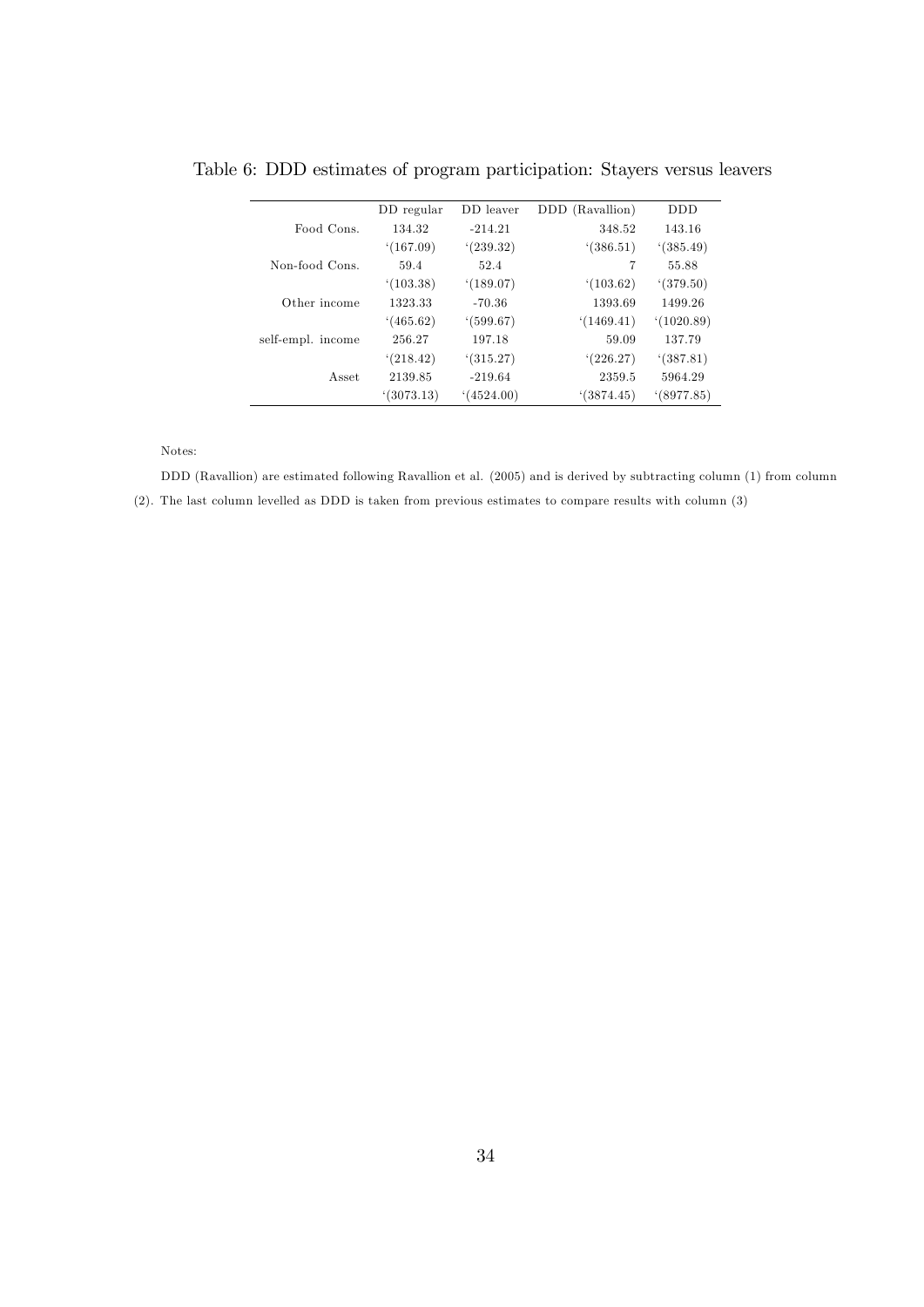| Continuing Participants    |                 | Unmatched Sample  |                 | Matched Sample (Caliper<.0005) | $\ensuremath{\text{ITT}}$ |
|----------------------------|-----------------|-------------------|-----------------|--------------------------------|---------------------------|
| and never participants     | Without Control | Including Control | Without Control | Including Control              |                           |
|                            | $N = 1430$      |                   | $N = 1005$      |                                |                           |
| Food Cons                  | 0.0985          | 0.0888            | 0.0805          | 0.0666                         |                           |
|                            | (0.0648)        | (0.0636)          | (0.0768)        | (0.0752)                       |                           |
| Non-food Cons              | $-0.1546$       | $-0.1513$         | $-0.0205$       | $-0.0228$                      |                           |
|                            | (0.0935)        | (0.0929)          | (0.1064)        | (0.1038)                       |                           |
| Other Income               | $-0.0031$       | 0.0306            | $-0.0091$       | 0.0316                         |                           |
|                            | (0.0948)        | (0.0961)          | (0.1138)        | (0.1043)                       |                           |
| self-empl income/1000 taka | 7.08            | 7.50              | 6.44            | 6.89                           |                           |
|                            | $(2.439)*$      | $(2.462)^*$       | $(2.792)$ **    | $(2.738)$ **                   |                           |
| Asset                      | 0.1878          | 0.2538            | 0.119           | 0.1401                         |                           |
|                            | (0.2395)        | (0.2316)          | (0.2407)        | (0.2308)                       |                           |
| All Samples                | $N = 2622$      |                   | $N = 1827$      |                                | $N = 2670$                |
| Food Consumption           | 0.043           | 0.0604            | 0.066           | 0.0688                         | 0.1502                    |
|                            | (0.0559)        | (0.0554)          | (0.0671)        | (0.0666)                       | $(0.0265)*$               |
| Non-food Consumption       | $-0.2539$       | $-0.2514$         | $-0.1221$       | $-0.1266$                      | 0.0619                    |
|                            | $(0.0933)*$     | $(0.0940)*$       | (0.0894)        | (0.0903)                       | (0.0410)                  |
| Other Income               | 0.0662          | 0.057             | 0.0486          | 0.0313                         | $-0.0979$                 |
|                            | (0.0836)        | (0.0831)          | (0.0945)        | (0.0888)                       | $(0.0336)*$               |
| self-empl income/1000 taka | 5.65            | 6.46              | 4.84            | 5.65                           | 3.53                      |
|                            | $(2.222)$ **    | $(2.250)^*$       | $(2.603) +$     | $(2.594)$ **                   | $(0.892)^*$               |
| Asset                      | 0.0729          | 0.1302            | 0.0106          | 0.0527                         | 0.1044                    |
|                            | (0.1974)        | (0.1905)          | (0.1982)        | (0.1880)                       | (0.0662)                  |

Table 7: Regression adjusted DDD estimates of the Impact of Participation in Microfinance

Regression only includes observations using1997/98 and 2004/05 data, while taking into account of participation status in the survey round 1999/00

The regressions include household demogrpahic and socio-economic variables as controls. Standard errors presented in parenthesis are corrected for clustering at the village and year level.

The matched sample is based on the propensity score estimated using first cross-section data using a wider set of household and village level variables. A household is chosen in the matched sample if its propensity score lies within the probability distance of 0.0005